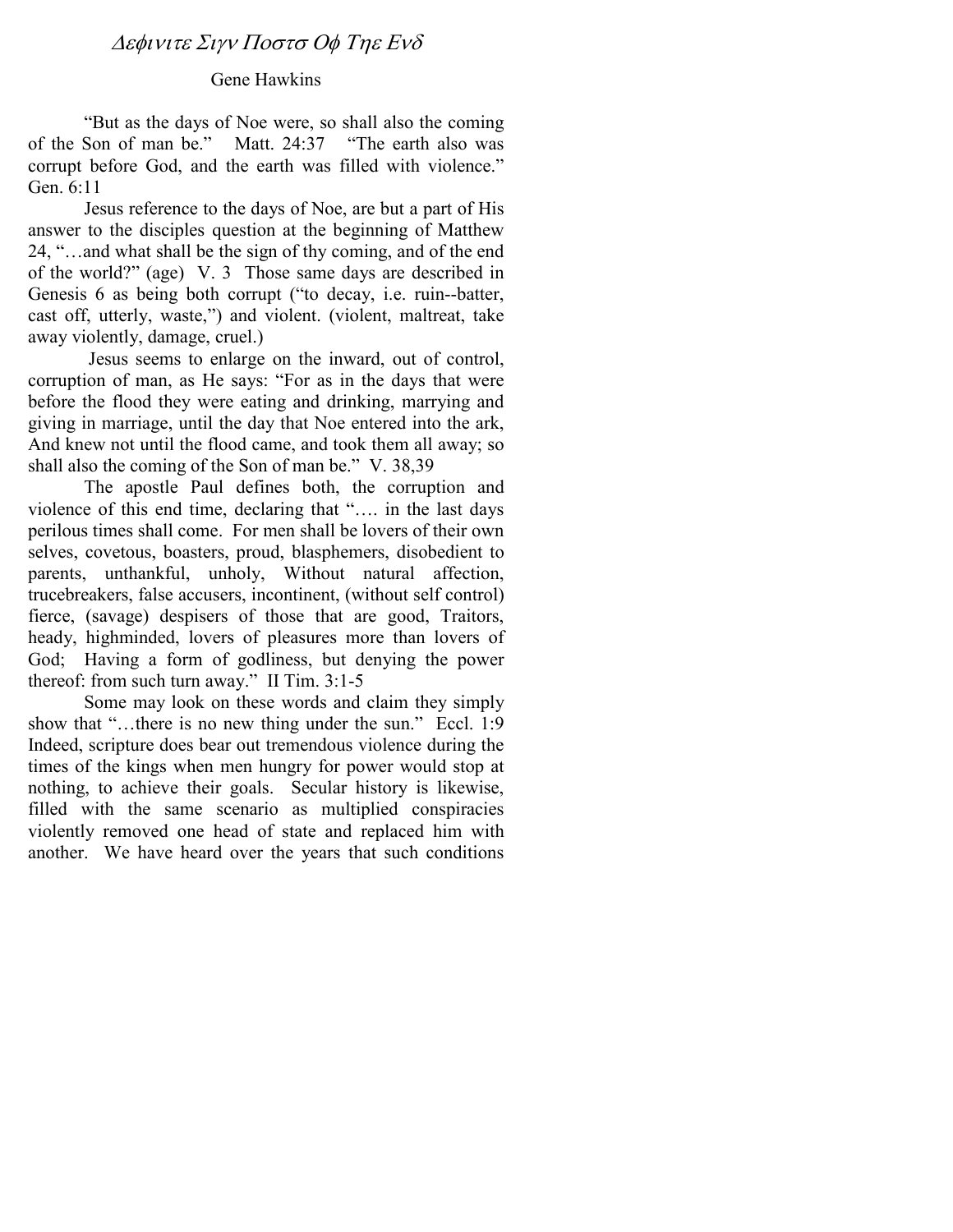have always existed in this earth, and the only reason we hear so much about it now is because of a global communication, which did not exist heretofore. However, scripture is very plain to record that, though every dispensation ends with the judgment of God upon it, He deemed the world worthy of destruction in only two of them: Noah's age of conscience, and the present Church age. Thus, Jesus Himself likens the end of this Church Age to the days of Noah, proclaiming, "Then shall two be in the field; the one shall be taken, and the other left. Two women shall be grinding at the mill; the one shall be taken, and the other left." V. 40-41 There are many who use these words to describe the "rapture" of the Church, but that would be completely out of the context in which they are written. The little word "then" signifies "at that time," meaning the time in answer to the disciples question, "what shall be the sign of thy coming, and of the end of the world?" It will be a day of total destruction; days wherein no flesh should survive except they be shortened. V. 22. Verse 39 tells us that those of Noah's day, were completely oblivious to the coming judgment, for they "….knew not until the flood came, and took them all away; so shall also the coming of the Son of man be." There is absolutely no indication that those "taken" away" in the time of Noah, were in any wise taken away to heaven. Quite the contrary: for they were taken away by the waters of destruction. Likewise, the scene described here will happen "then" or well after the Church is already in heaven, when the unbeliever is taken away in judgment and the one "left" will remain, even as did Noah inside the ark, to be a part of the new millennial kingdom that Jesus will usher in, after the fullness of judgment has been poured out.

 The key for us, is Jesus' assertion in v. 24, "For as in the days that were **before** the flood……." Whether men want to admit it or not, we are in days immediately prior, to the destruction of this world, and news items from around the world leave no doubt that we are living in very corrupt, violent and destructive times; times wherein the governments of this world are proving themselves powerless to find answers.

 Iran and her nuclear program are still very much in the news and it is evident that she has no intention of abandoning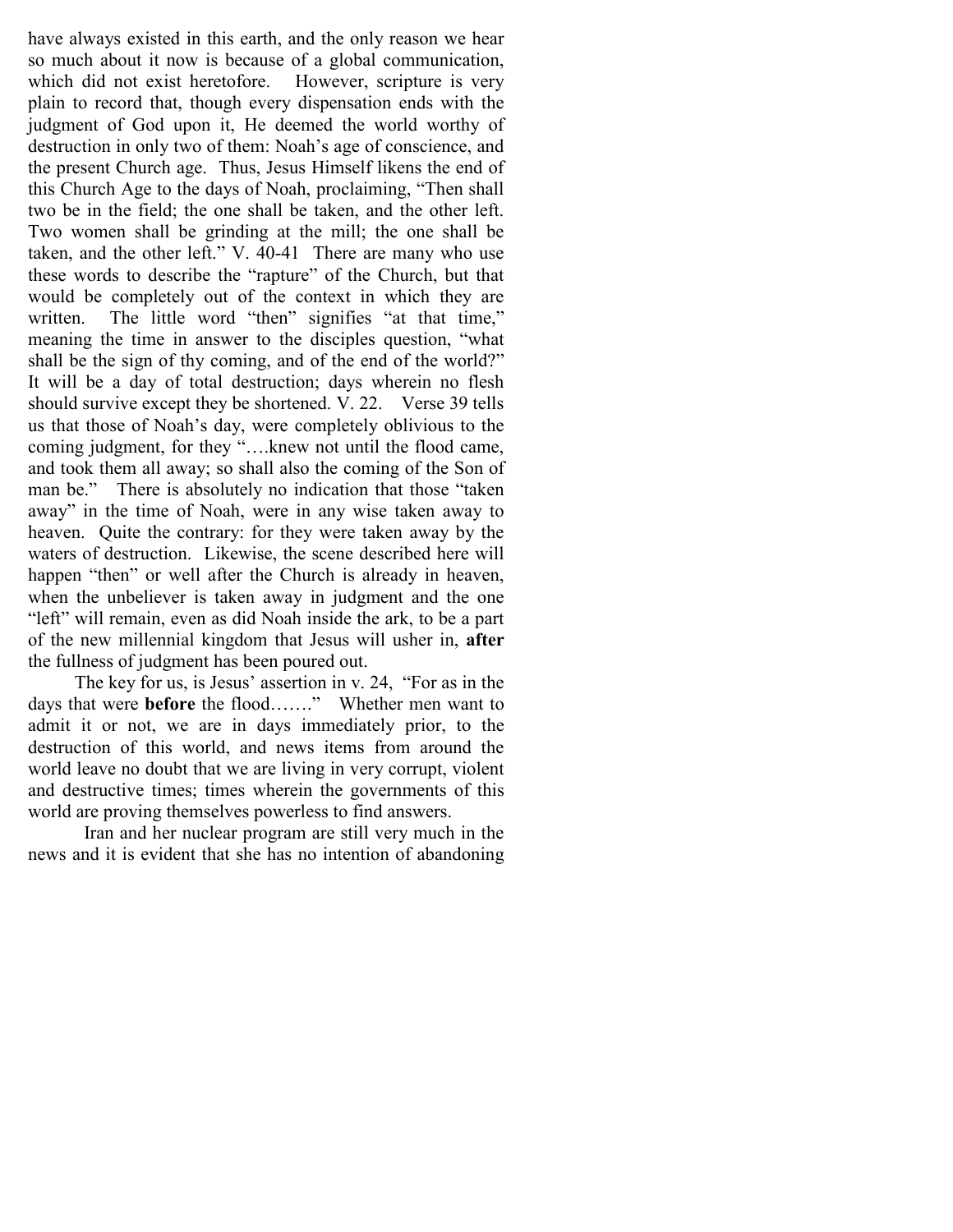it. The recent assassination of top nuclear scientist Massoud Ali-Mohammadi outside his home has touched off a firestorm of accusations and denials by Iran, Israel, and the United States. According to a Washington Times Editorial, "Iran has accused Israel and the United States of assassinating Mr. Ali-Mohammadi in an attempt to disrupt Tehran's nuclear program." The World Jewish Congress reports, however, that "The slain man was described by state media as a nuclear scientist who did not work for the Atomic Energy Organization, which is at the center of Iran's controversial nuclear program." Commentary by the 'Washington Post' indicates that Ali Mohammadi was part of a regional research project based in Jordan and operating under United Nations auspices and was acquainted with Israeli scientists also involved in this project."

 The Washington Times editorial goes on to say that "Israeli Prime Minister Benjamin Netanyahu gave the Obama White House a year to make progress with Iran, and instead, the situation has grown worse. Israel repeatedly has stated that it will not tolerate a nuclear Iran, and the Jewish state is receiving significant behind-the-scenes encouragement from Sunni Arab states wary of the possibility of Iranian regional hegemony." Furthermore, "The Obama administration's diplomatic outreach effort is dead, too. Iran announced in November that it planned to construct 10 new uranium enrichment facilities, a development former International Atomic Energy Agency chief Hans Blix called "puzzling" because "even big countries don't have ten enrichment plants." Last month, top-secret technical notes from Iran's nuclear program were leaked that detailed research on a neutron initiator, the triggering mechanism for an atomic bomb." The entire controversy, and powerlessness over this situation with Iran, seems to be summed up in the words of Adm. Mike Mullen, chairman of the Joint Chiefs of Staff who said "that Iran developing a nuclear weapon is "potentially a very, very destabilizing outcome" but taking military action to prevent it "also has a very, very destabilizing outcome." Washington prefers the third way, a mix of sanctions and diplomacy, in the hope of somehow preserving stability. But soon, the choice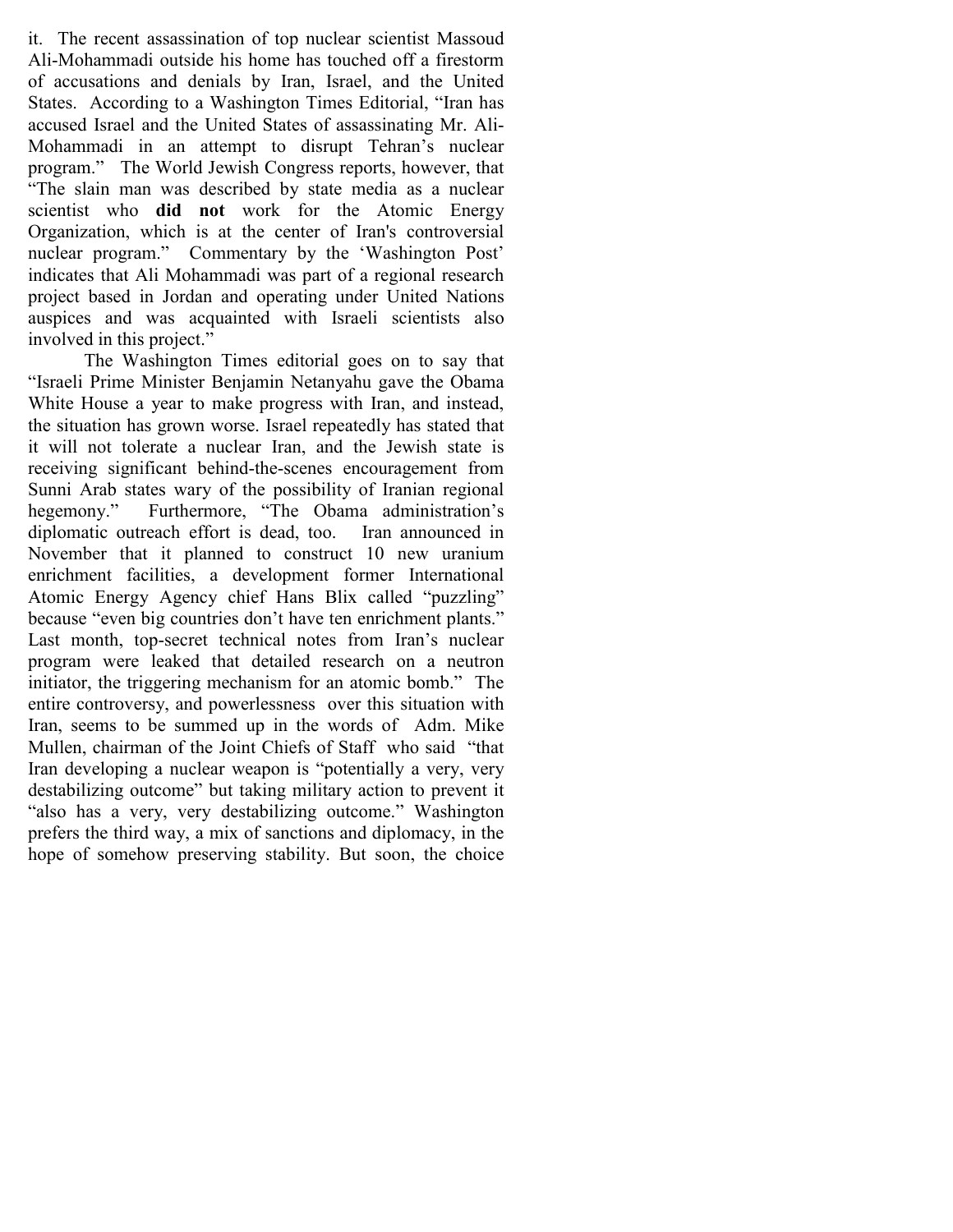will be made by others, and the real question is what role the United States will play when war comes."

 There is also great unrest in Afghanastan, and President Obama was hard pressed to do a balancing act between accepting the Nobel Peace Prize and ordering additional troops into that country. Since that time, 30,000 American troops have been added bringing the total to 98,000. Nato is also sending an additional 7,000 reinforcements. Despite all this, the goal being to eradicate the Taliban and win the war on terror, violence has continued to plague this region.

 What has come to be known as "domestic violence" has also greatly increased in recent months and years. Spousal and child abuse is rampant reinforcing Paul's assertion that men are indeed without even natural affection and are completely out of control. The Kansas City area was absolutely stunned just a few short years ago when a pregnant woman was slain in order to rip her womb open and steal the unborn baby. We cannot even concieve of such wickedness but the facts remain, to bear out the absolute authenticity of God's Word.

 Violence also prevails in events happening completely beyond the control of man. News headlines have held Haiti centerstage in recent days because of the massive earthquake which has devastated that small island. Secretary of State Clinton said "It is biblical, the tragedy that continues to stalk Haiti and the Haitian people," This was in reference to the "long history of natural disasters plaguing the Caribbean country." We do not know exactly what Mrs. Clinton was talking about in regard to this being "biblical" unless she was recognizing the awesome power that only God can unleash. Evangelist Pat Robertson has also drawn tremendous and widespread criticism for his assertion "that Haitians had been cursed after they "swore a pact to the devil" in the late 1700s in order to gain freedom from French colonial authorities."

 We heard similar comments from some after Katrina roared through New Orleans, and some devout Christians, who also had to endure the devastation of that city, most assuredly agreed that New Orleans was, and continues to be, steeped in corruption. However, Jesus Himself warns us against jumping to judgmental conclusions when such disasters strike. The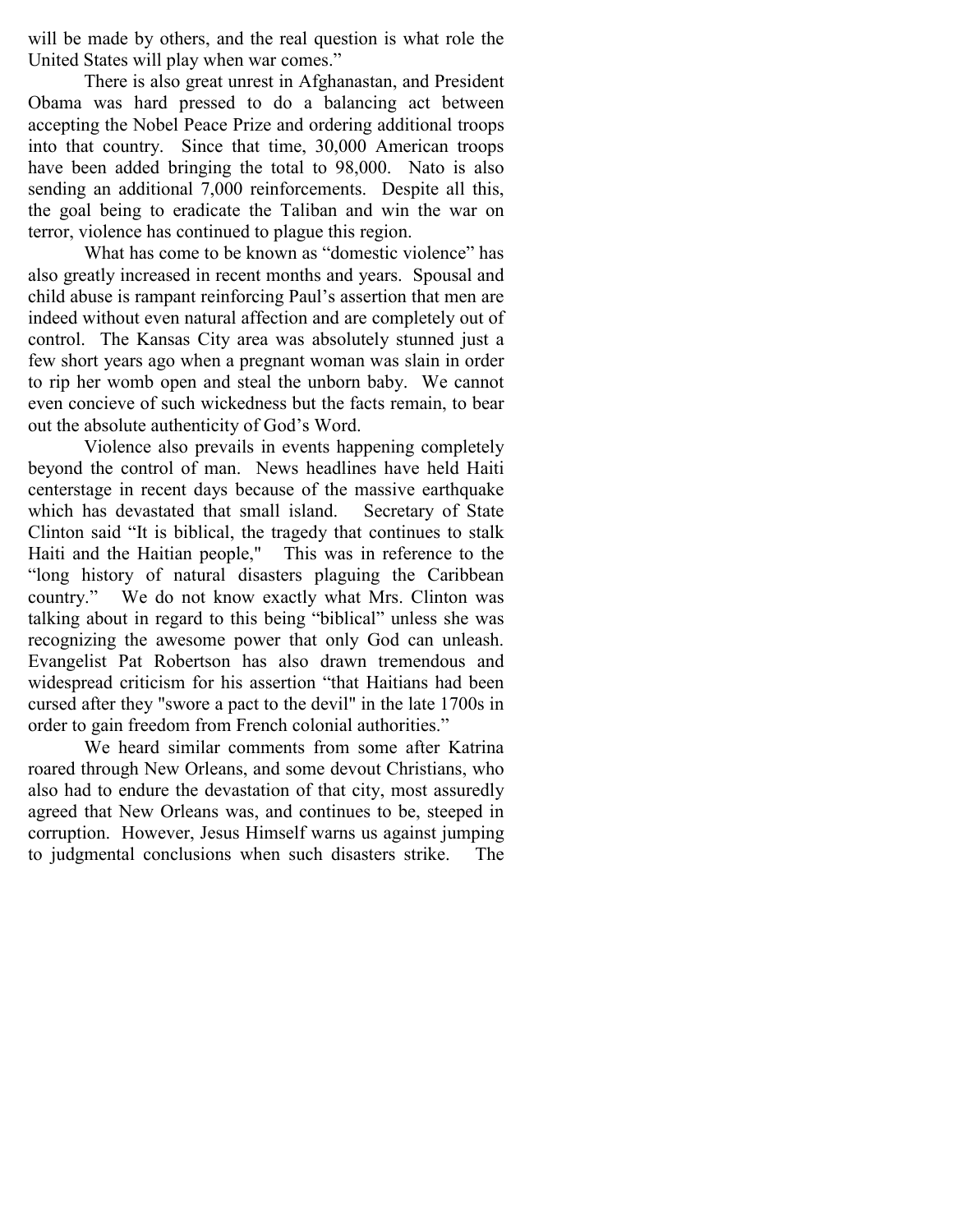story is found in Luke 13. "There were present at that season some that told him of the Galilaeans, whose blood Pilate had mingled with their sacrifices. And Jesus answering said unto them, Suppose ye that these Galilaeans were sinners above all the Galilaeans, because they suffered such things? I tell you, Nay: but, except ye repent, ye shall all likewise perish. Or those eighteen, upon whom the tower in Siloam fell, and slew them, think ye that they were sinners above all men that dwelt in Jerusalem? I tell you, Nay: but, except ye repent, ye shall all likewise perish." V. 1-5 It is rather enlightening that these comments immediately follow Jesus scathing rebuke in Luke 12 when He assailed the Jews because they knew how to predict the weather, but were oblivious to the time then present. "Ye hypocrites, ye can discern the face of the sky and of the earth; but how is it that ye do not discern this time?" V. 56 His Words are most applicable to this present time as men simply refuse to acknowledge that the signs of the coming of Jesus are all around us. It is not a time to point fingers of judgment, as though some peoples were more wicked than others, for the indictment of Matthew 24 includes the whole world. It is rather a time to ensure that our own hearts are looking and longing for the coming of Jesus. Such a message is extremely unpopular in our day as the nations are working feverishly around the world to restore order and stop the corruption and violence that plagues them. Even now, the nations are, as they should, clamoring to get aid to Haiti. But scripture is very plain that there will come a day when such aid will in no wise be available. Jesus describes the time in which we are living as the "beginning of sorrows." The word sorrow is a term used to describe a woman locked in the throes of childbirth. The birth pangs begin somewhat mild and sporadic, but as the time for delivery draws near, those contractions become much more frequent and severe. Thus these "natural disasters" will, according to scripture, become more frequent and much more intense, to the point that the nations will in no wise be able to supply aid to all of them. Many, even in the religious community, do not want to hear such words, for their agenda in the "spiritual sense" is much like the political aspirations of the nations. Both seem bent on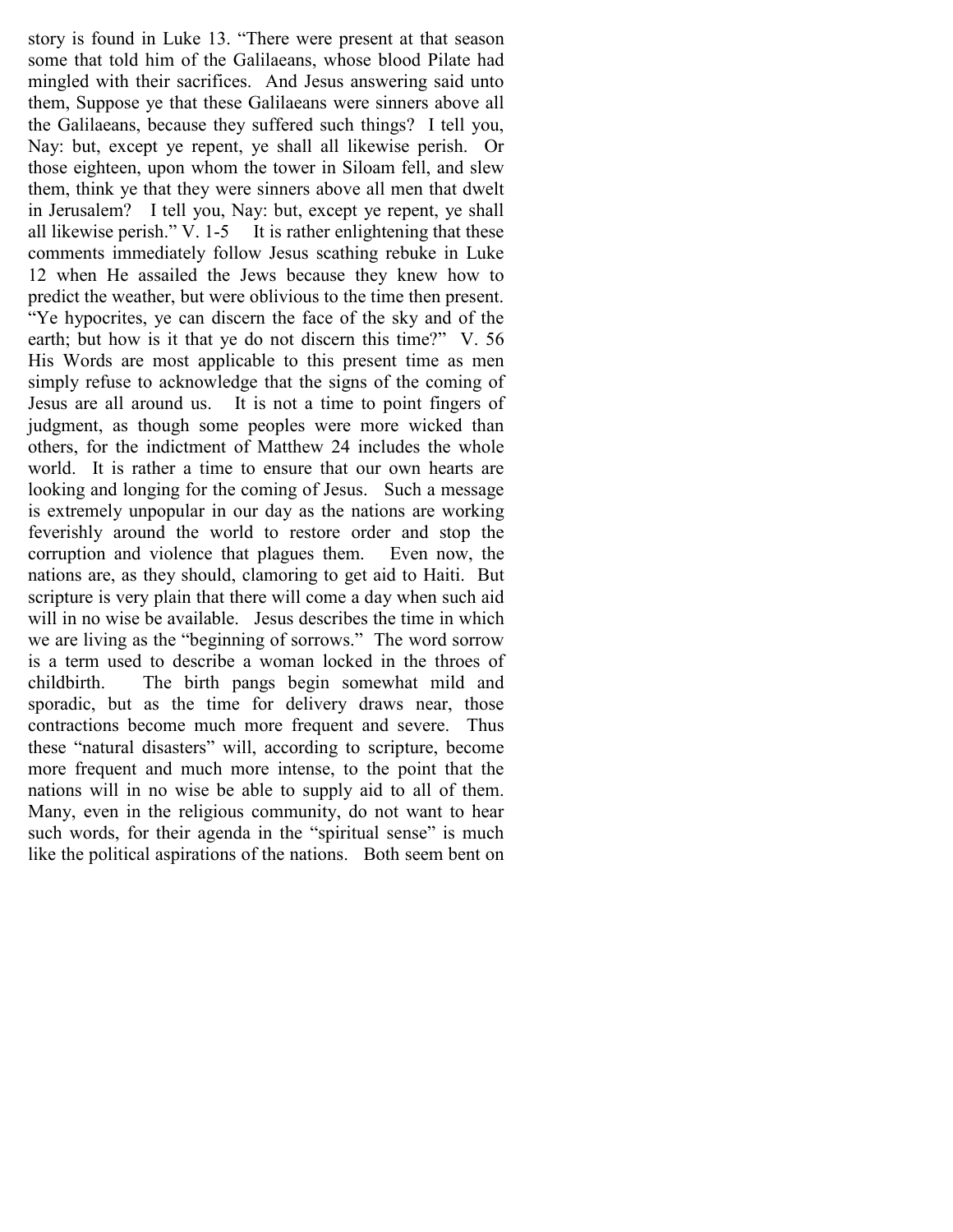complete revival. God's Word declares otherwise in the second chapter of II Thessalonians. "Let no man deceive you by any means: for that day (the day of the fullness of "our gathering together unto him," V. 1) shall not come, except there come a falling away first, and that man of sin be revealed, the son of perdition;…" V. 3 This simply means that the antichrist must be revealed and judged, before the restoration for which all the world longs, will come to pass. The "spiritual revival" so worked for, and hoped for, in the religious community will not happen until God does it through the nation of Israel in the millennium.

 As Jesus said, it is high time to discern the time in which we live today, a day when He could come at any moment and transport us to glory. The theme of Paul's message to the Church is not to save the world from destruction. We are rather told to make preparation for departure out of it, even as Noah was instructed to build the ark, offering a way of escape, a beautiful type of deliverance through Christ Jesus. We must not be deceived by a wrong agenda, but are rather to be prepared so that we are not caught unawares when Jesus makes His first appearance as The Lord of Glory. "But ye, brethren, are not in darkness, that that day should overtake you as a thief. Ye are all the children of light, and the children of the day: we are not of the night, nor of darkness. Therefore let us not sleep, as do others; but let us watch and be sober." I Thess. 5:4-6

#### ωωωωωωωωωωωωωωωωωωωωωωωωωωωωωωωωωωωωωωωωω

Once upon a time I planned to be An artist of celebrity. A song I thought to write some day, And all the world would homage pay. I longed to write a noted book, But what I did was - learn to cook. For life with simple tasks is filled, And I have done, not what I willed, Yet when I see boys' hungry eyes I'm glad I make good apple pies!

-- anon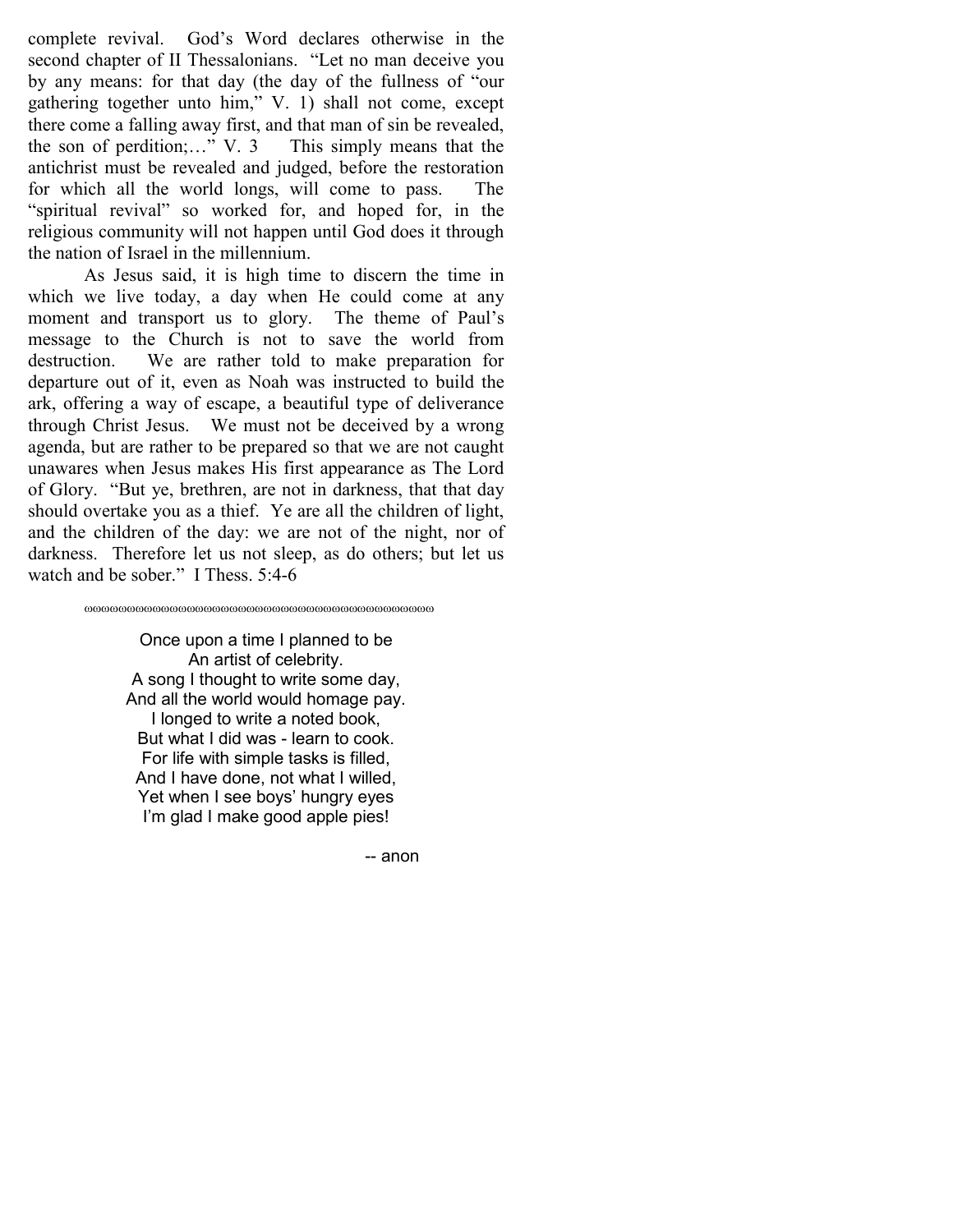## BE STILL…….AND KNOW

## Paul N. Smith

## "BE STILL, AND KNOW THAT I AM GOD: I WILL BE EXALTED AMONG THE HEATHEN, I WILL BE EXALTED IN THE EARTH" - Psalm 46:10

This forty-sixth Psalm may be divided into three divisions:

> God's Omnipotence - Verses 1 - 3 God's Omnipresence - Verses 4 - 7 God's Omniscience - Verses 8 - 11

 In the first portion, God's might and power are contrasted with all other forces. The greatest trouble means nothing to God. Though the earth be moved away, the mountains cast into the sea, the waters roar, the mountains shake; yet, He is greater than all. His voice of power can put everything back into its proper place. He is a very present help; that is, He is always here. Whatever trouble crosses our threshold, we can say, "God is here." Now! He is present! We think sometimes, "Perhaps He will come in for us tomorrow." He is here, now!

 Each division of this Psalm ends with "Selah." This word signifies to weigh, to put a value upon. Thus, we are to pause and meditate on that truth that has been presented. Perhaps we are in a battle. Pause, and consider the great power of God which is unleashed in His Word. Faith is the ignition which sets this might in motion,. The Word of God means very little unless we meditate upon each portion we read. As we let the truth infuse our being, it brings to us the reality of its substance. At last it awakens us to the fact that, "This is mine; it belongs to me!"

 The second division gives us assurance that God's Presence can be felt at all times. The river of God's Spirit flows through the avenues of our souls, refreshing the weary of heart. Though trouble may rage within and without, we know that "God is in the midst (heart) of her: she shall not be moved: God shall help her, and that right early." He is never too far away, to miss a cry for help. David exclaims in the 139<sup>th</sup> Psalm, "Whither shall I go from Thy Spirit? Or whither shall I flee from Thy Presence?" The answer is obvious.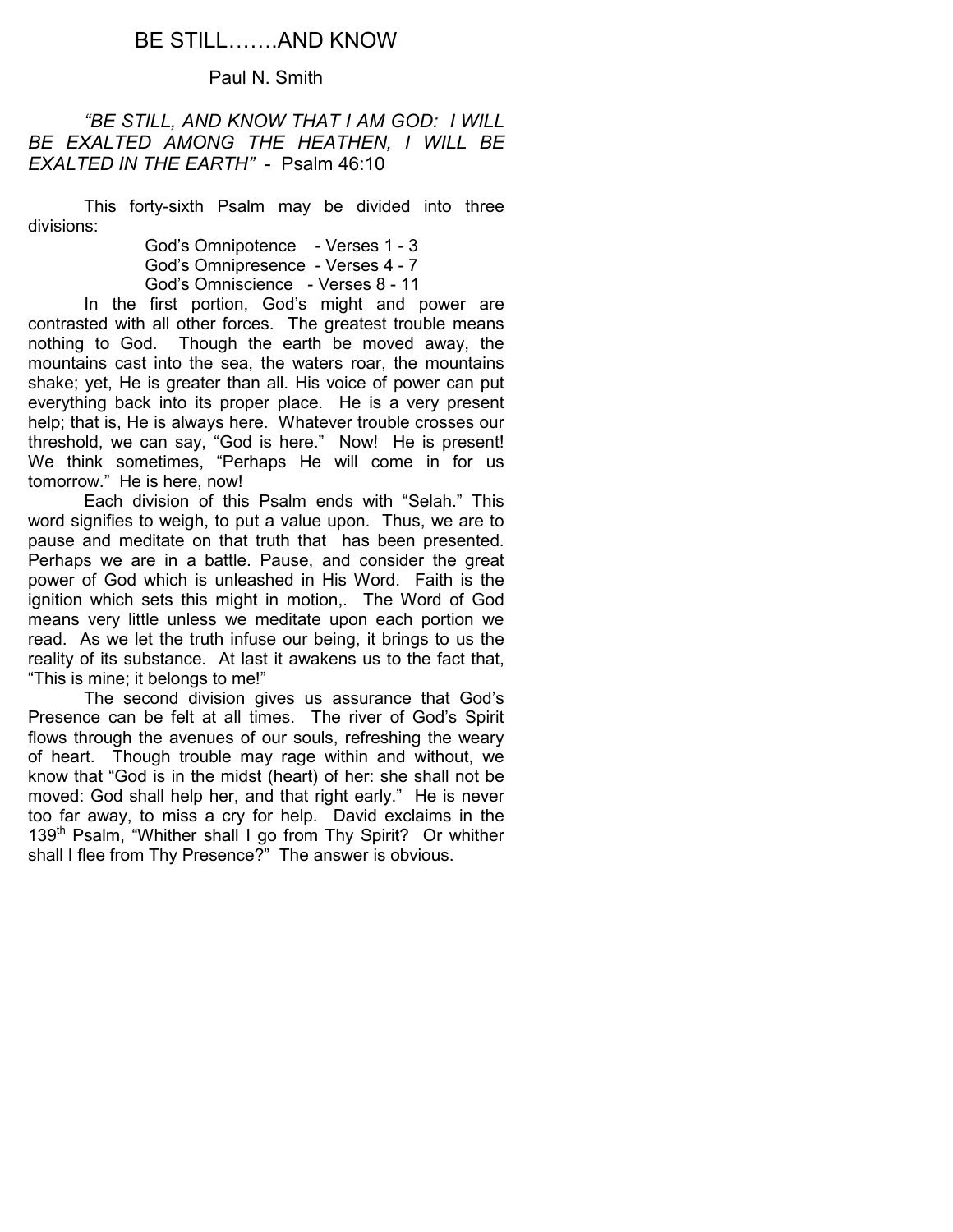The third division arrested our attention. Here most wonderfully portrayed is God's wisdom in all His ways with us. It takes a long time for us to realize the immeasurable wisdom which God displays toward us. At the outset, the Psalmist says, "Come, behold the works of the Lord, what desolations He hath made in the earth." We are the works of the Lord today. Come, look at what God is doing. We are too often concerned with what we are doing. It seems much more important than the silent steady work which is going on within us. We mortals must see something. We are occupied with our own endeavors. We think God is pleased with our great display of energy.

 God does not need our help. He may instruct and guide us to do something; but our responsibility is to listen to His instructions. We are important to Him, just so long as we are able to take criticism and instruction. We may even realize that the Lord is working in us, but we feel He must hurry. We fret, we stew, we fume, we fuss; but God takes His own time, and we learn to follow Him. Have you ever tried to tell God what He must do, and also when? I hear many people echo, "Yes." God cannot use us when we are full of anxiety or restlessness. Thus, we understand the words, "What desolation He hath made in the earth!"

 He tears down all our well-meaning endeavors. He makes desolations of our plans. Our works, which seemed so beautifully constructed, crumble at the first wind of adversity. Our resolutions so sturdily erected, bend to the ground when temptation's tempest is unleashed. There comes a time when we ask, "Isn't there something I can do right?" We become desolate - barren; and our trembling cry reaches to God's understanding and wise heart. It is then that we begin to learn about His working. Ours is not important. Our childish traits begin to disappear. We learn that we do not have the wisdom or strength to do what our Father does. But, oh, how we tried! Father's shoes do not fit our feet. Saul's armor impeded our effectiveness.

Before we learn all this, there is a terrible struggle within us. We find that we are not only battling ourselves, but we fight even God! We resist His ways with us. But, "He maketh wars to cease." Peace always follows conflict. James shouts, "From whence come wars and fightings among you?" The Spirit and the flesh engage in a conflict until one is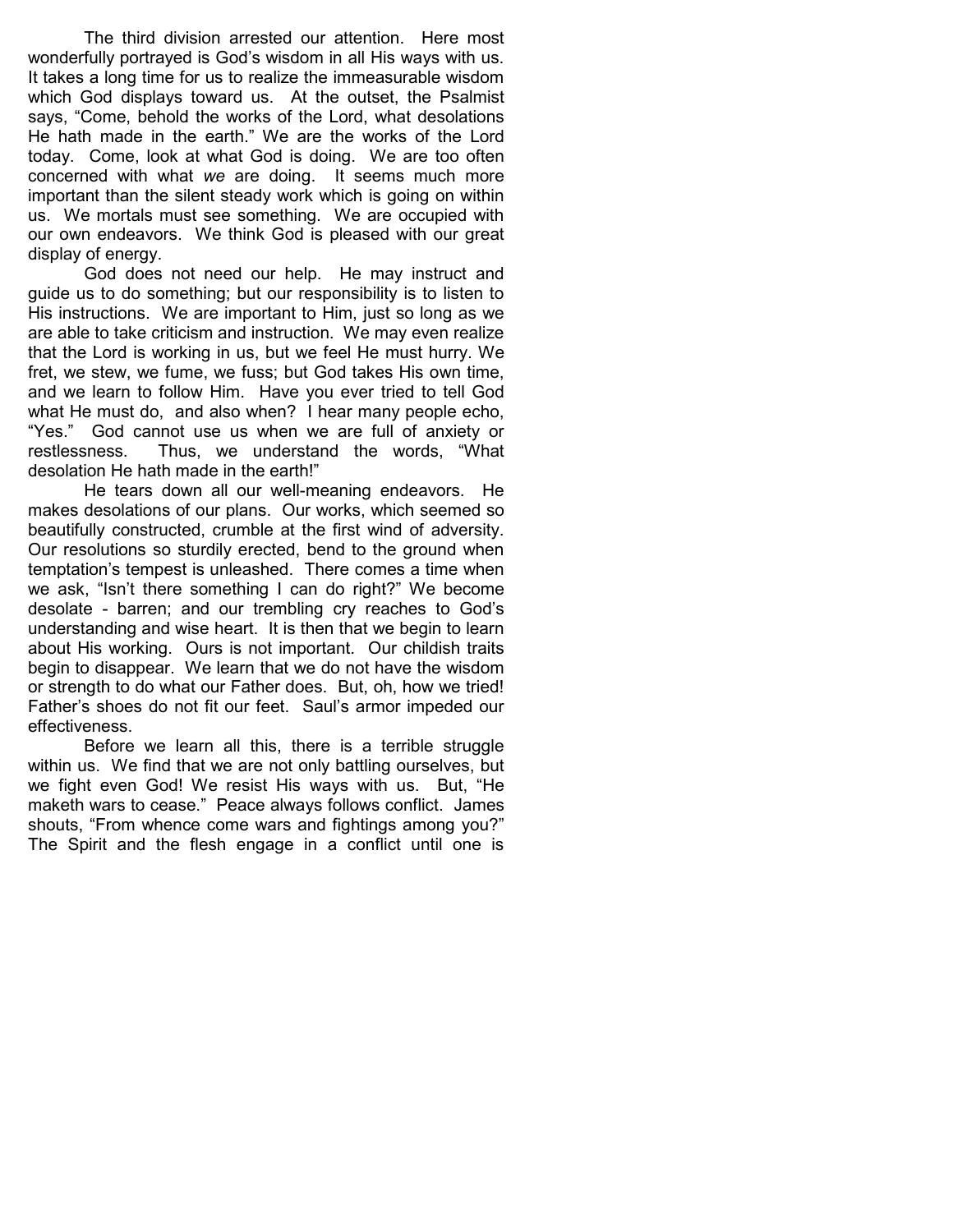overcome. We rise to the defense of our pride and ambitions. We endeavor to build up the things which God tears down. We hold to our own goodness and human righteousness; not knowing that it stinks, and God wants to throw it on the dung pile. We hold to the filth we have become accustomed to; our strongholds of false ideas and unrighteous ideals must remain erect. By our attitude and action, we say, "No, Lord, you have no right to destroy what is mine." "He maketh wars to cease."

 "He breaketh the bow, and cutteth the spear in sunder." Oh, yes, our weapons are even made useless. We cannot shoot our arrows at God; He breaketh the bow. We are unable to shoot our darts of criticism at others. When God takes over in our lives, He brings us to utter desolation - ruins all around. We cease to protest to Him any longer. We have no more strength to resist. The spear we used so effectively on others is split. The sharpness is gone. We realize then, that the sword which the Lord uses is sufficient for every situation. "Come, behold the works of the Lord." This is His responsibility. Leave hands off. If God is not able to take care of His own affairs, who is?

 He is able to make overcomers out of others without our help. Our rules are not always His. We cannot demand perfection from the other fellow, until we are perfect ourselves. And even then, it is God's business. We do not need our bows and arrows, or our spears. God takes away our fighting spirit - our natural energy and fleshly ambition. We have to go down to nothing before God can use us. We cannot direct others through force. That comes by example. The struggle is always there at first. Wars will come until Jesus brings peace to our restless and troubled spirits. We learn to commit all things to the Lord first. He will always work things out for the best, and our eternal good. The cross must precede the crown; suffering before glory. In creation we read, "The evening and the morning were the first day." It is always that way with God. The night comes first; then the dawn. The devil's day begins in the morning and ends in the evening.

 What does God say to all this? "Be still, and know that I am God." Yes, be still, restless spirit. Be still, troubled soul. These words, "Be still," mean "cause to fall, let go, cease." In Psalm 37:8 we read, "Cease from anger, and forsake wrath: fret not thyself in any wise to do evil." In the preceding verses, we are instructed to disregard the workers of iniquity. Their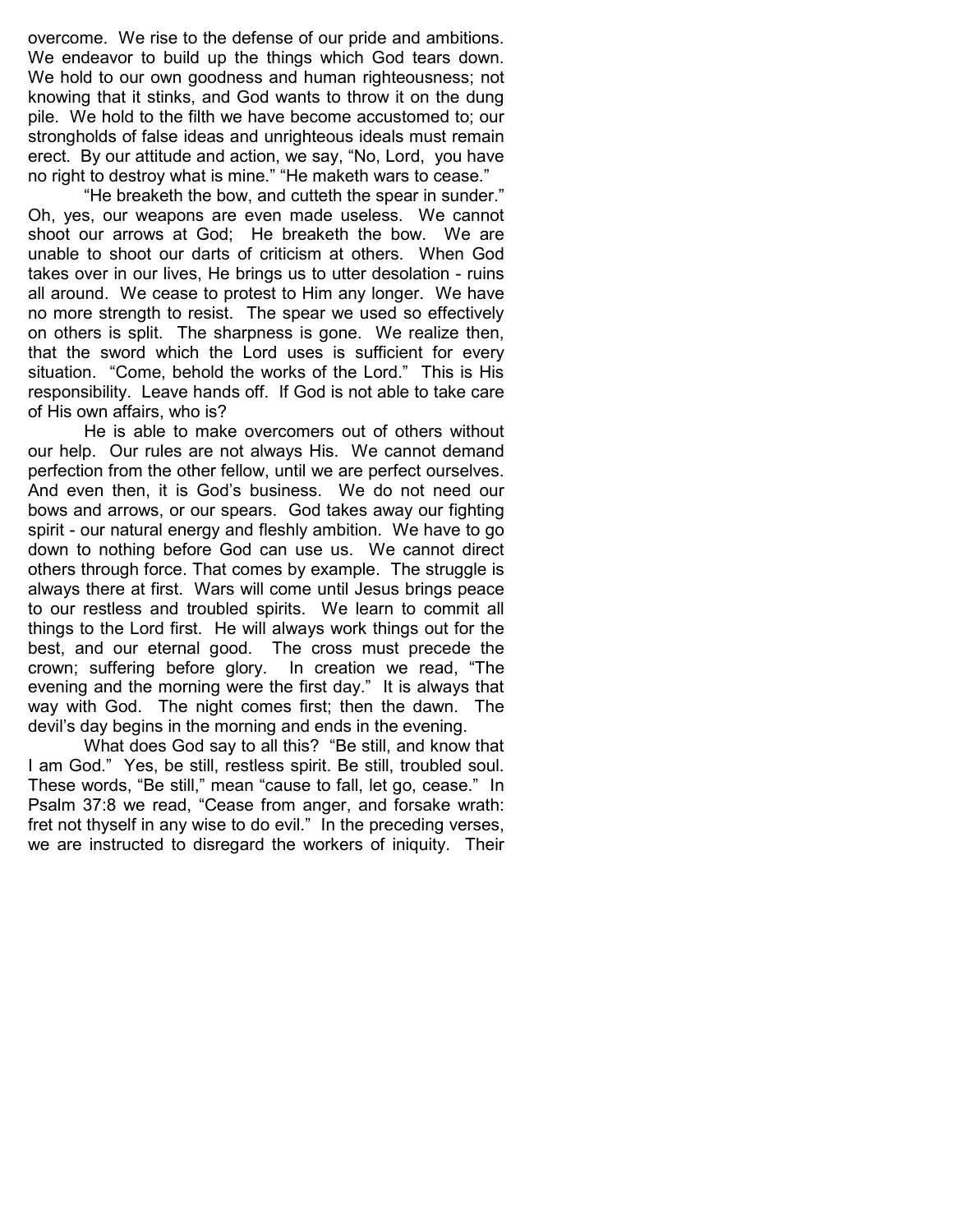actions are not to trouble us in any way. God will take care of them. Perhaps they are prospering, yet wicked; while we are in want. "Commit thy way unto the Lord; trust also in Him. Delight thyself also in the Lord." Be still.

 In Exodus 5:2.8, 17 the Children of Israel were forced to busy themselves with making more bricks for Pharaoh. It did not matter to this ungodly man that they wanted to worship God. His reaction was: if they had time for that, then they were too idle. "They be idle; therefore they cry, saying, Let us go and sacrifice to our God." Doesn't that refrain sound familiar? Others would force us to keep busy, and neglect to worship God. The old man fancies that he can worship God by the works of his own hands. God says, "Be still!" Be idle awhile. Forget your work for God. Is all your activity really worthwhile? How much worship does God receive?

 This word is used in Job 27:6. Bildad tried to make Job believe that his sickness was because of sin. Job knew he was righteous, and he declared, "My righteousness I hold fast, and will not let it go: my heart shall not reproach me as long as I live." He knew that God was working something in his life, and he did not sin foolishly by taking things out of God's hands. He became still before God. If we know that we are in God's will, do not let anyone tell us we are not. If Job had agreed with Bildad, he would have sinned.

 A most precious and instructive use of these words is found in Ezekiel 1:24,25. "And when they went, I heard the noise of their wings, like the noise of good waters, as the voice of the Almighty, the voice of speech, as the noise of an host: when they stood, they let down their wings. And there was a voice from the firmament that was over their heads, when they stood, and had let down their wings."

 There are times when we are to let down our wings. The living ones followed the Spirit. When the Spirit moved, they were active. When the Spirit stopped, they let down their wings and were quiet. When they heard God's Voice from Heaven, they became quiet, and listened to what He had to say. Our wings of activity may hide God's Voice. We cannot hear His tender words because of the noise of our wings. If we continue to move contrary to the Spirit's leading, He may clip our wings. We will be unable to fly for awhile. "Be still."

We learn why He wants us to be still - "Know that I am God." We might be shocked at the realization that we have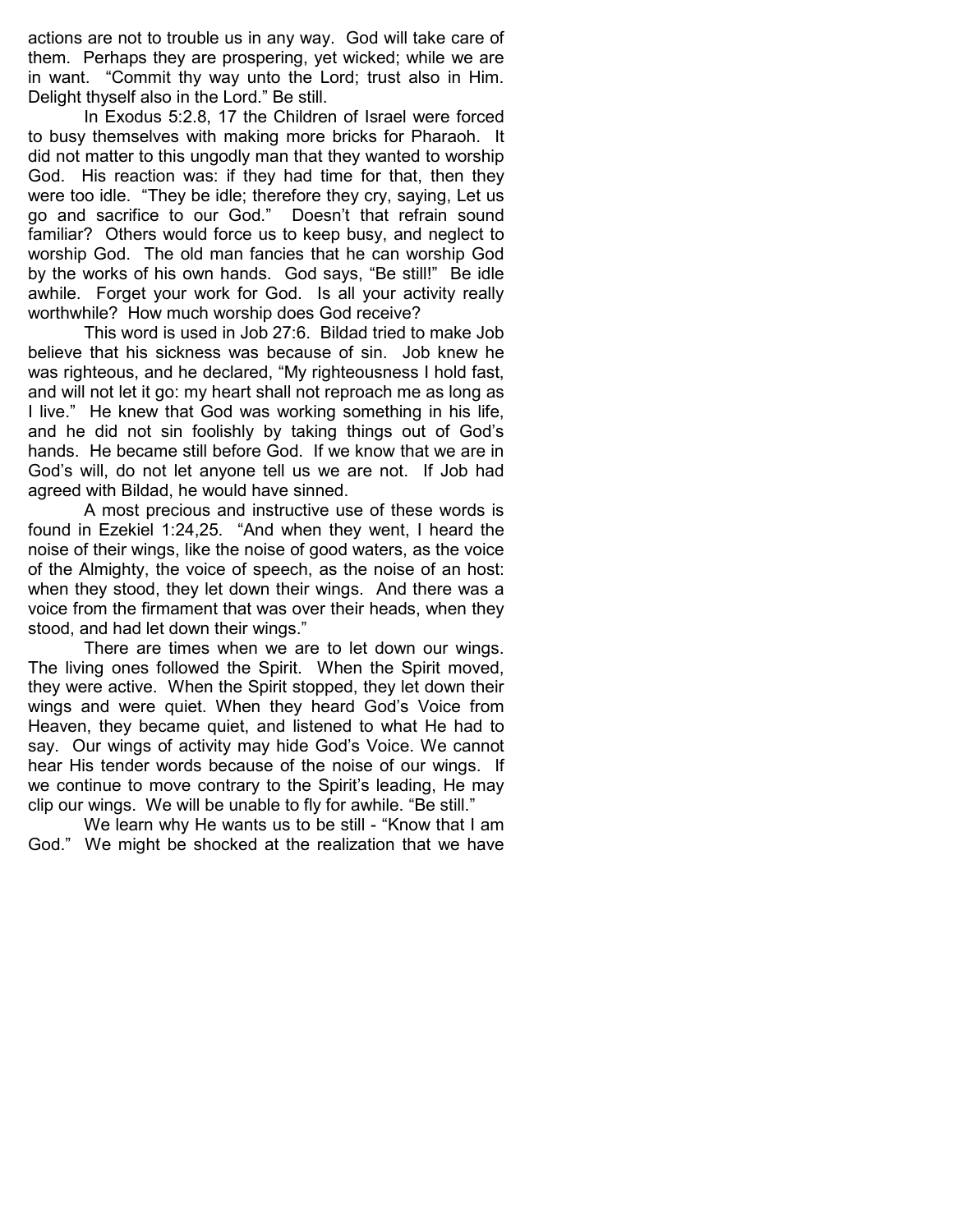been our own god! When we take things into our own hands, we become our own gods. He says, "Be still, and know that I AM God." Oh, yes, we learn that eventually; but it takes some battles, and failures, and weakness, before we really know it. The Lord continues, "I will be exalted." He has the right to sit on the thrones of our hearts, because He bought us with His suffering and blood. We sometimes refuse Him that place; but He is neither happy nor satisfied until He is truly exalted within us, and neither are we.

 The Psalm closes with this wonderful statement. "The God of Jacob is our refuge. Selah." Think. Why did the Holy Spirit write, "God of Jacob"? Oh, we must go back into Jacob's experiences to find that answer. For most of his life, Jacob was the supplanter. He was always "taking hold of the heel." In Genesis thirty-two we see that he, too, was beginning to learn to "be still." Our experiences parallel his. God had sheltered him up to this time. Everything he laid his hand to, it became his; but now was the time for him to realize that he must begin to walk by faith. He was soon to meet Esau, and he had made elaborate plans to appease him. There were fear, anxiety, and dread in his heart. "Would God be with him in this?" he may have wondered.

 So, he goes alone over the ford Jabbok. This means, "pouring out." He, no doubt, "poured out" all that was in his heart. Meanwhile, God was pouring out all the refuse that would hinder his future progress. It is not defeat to be "poured out"; that only makes room for the spirit and power of Christ to be made manifest. Immediately, Jacob begins to cling to the heavenly Visitor. "Oh, don't leave me," he pleaded. "I'm so weak, I cannot go on by myself." The life of faith is strenuous, and it takes supernatural strength to walk by faith. Jacob clung to the security and sanctuary of his past experiences. "I will not let Thee go," he cries. But, he must. The Lord had to use force, and Jacob ever after was lame. We come to the end of our strength, and never regain it. God cripples us and never heals that lameness. We carry around with us forever, the knowledge of our own weakness. He does not always heal; but He never forgets to bless.

 The Lord asked him, "What is thy name?" Jacob's answer proved that he did not yet realize his weakness. "I'm still the supplanter." The Lord said, "From now on, your name will be Israel - Prince with God." It was still some time before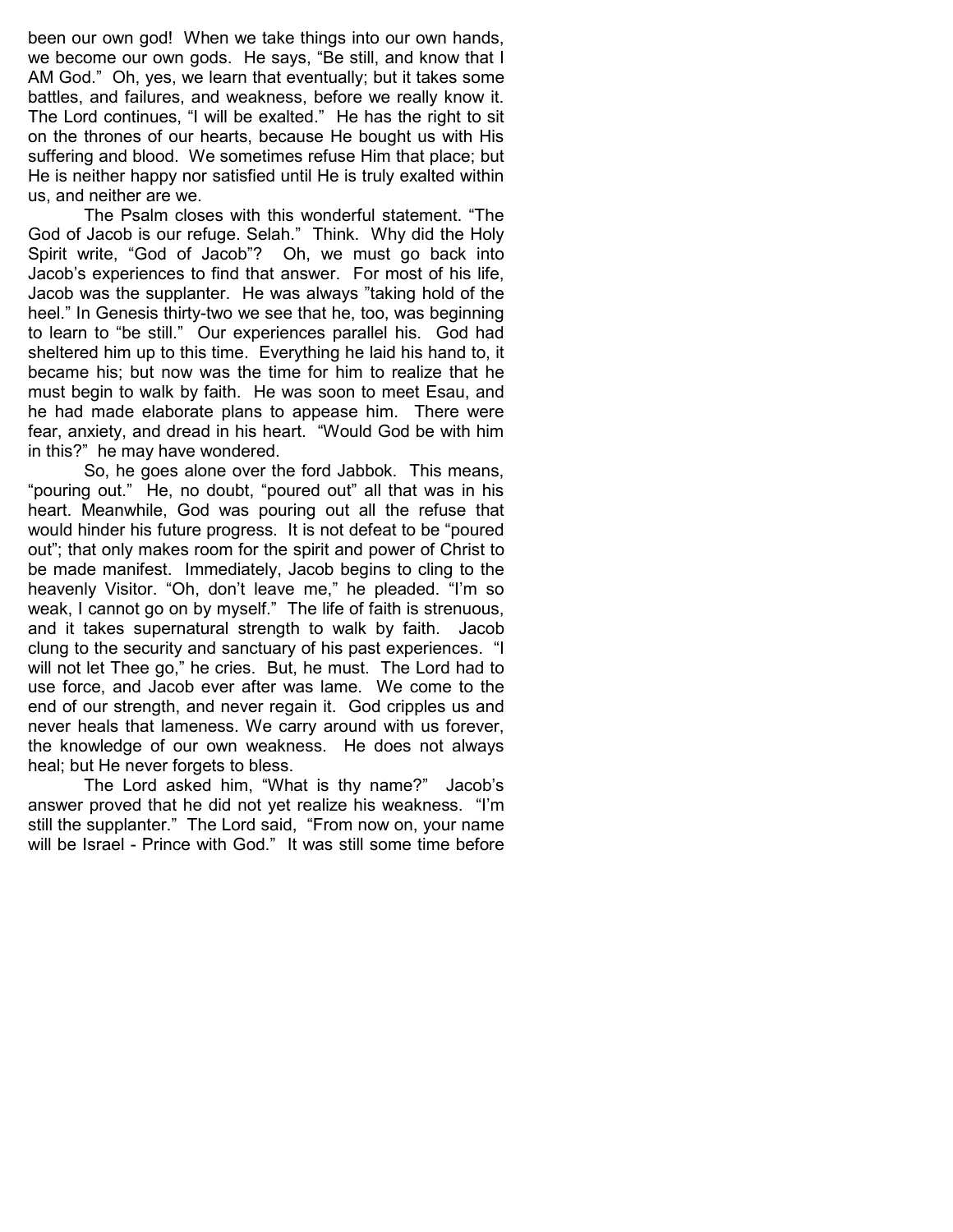Jacob realized God had named him Israel. We, too, try to hang on to our own ability and strength. We continue to hobble around carrying the burden of the whole world, but, we learn to "let go," and let God have His own way with us. It is His choice to use cripples for His glory. And, if that is His way, we may as well say "Amen" right at first and save ourselves a lot of struggling. So, "Be still, and know that I am God."

#### Only Jesus

~~~~~~~~~~~~~~~~~~~~

In stillness I can hear Him; midst throngs I'm made aware He's ever present near me; ne'er a time He isn't there Each season of my life tho, lends a cross I've always known, When companion doth surround me, in truth I'm kept alone.

It matters not my being, that joy should fill my soul, Or flood-tides o'er take me, with sorrow, pain and woe. Tho' love be round about me, with family and with friend, Alas, I'm but a pilgrim, sojourning till life's end.

God purposed this; He knew 'twas best for me this way to take. I'm set apart; claimed by The King, 'tis all for Jesus sake. My path at times has lonely been, and often have I cried, And lo He whispers in my ear, "'tis all for you, my bride."

The Master of the universe He is, and yet He's chosen me To reign with Him in Heaven's court, throughout eternity. I'll run the race before me set, with patience to endure. My life, my heart, my faith like gold, by fire is made pure.

Marilyn Higgins

No matter what my daily chores might be to earn my livelihood, Still may I see, my job, the real position that I hold, Is bringing Others, to the Master's fold..

--Salter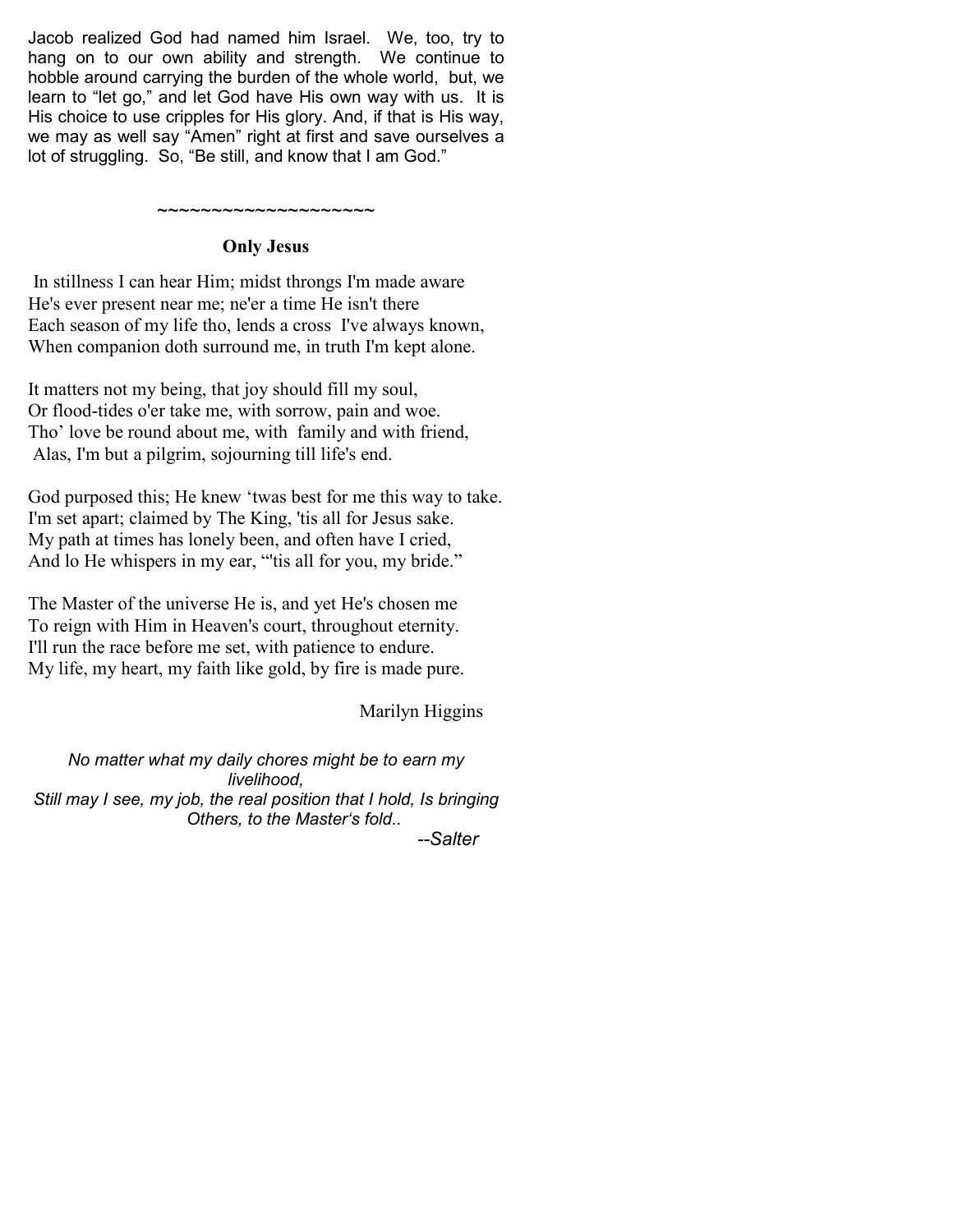#### It is Well With My Soul

When peace like a river attendeth my way, When sorrows like seal billows roll –

Whatever my lot, Thou hast taught me to say, It is well, it is well with my soul.

Though Satan should buffet, though trials should come, Let this bless assurance control, That Christ hath regard my helpless estate, And hath shed His own blood for my soul.

My  $\sin - O$  the bliss of this glorious tho't- my sin not in part but the whole, Is nailed to the cross, and I bear it no more: Praise the Lord, praise the Lord, O my soul!

And, Lord haste the day when my faith shall be sight, The clouds be rolled back as a scroll: The trump shall resound and the Lord shall descend, "Even so"- it is well with my soul.

Chorus:

It is well, with my soul, It is well, It is well, it is well with my soul.

## "It is Well With My Soul"

Author-Horatio G. Spafford, 1828-1888 Music-Philip P. Bliss, 1838-1876 *Meter*- 11  $8$  11 9 with Chorus

God is our refuge and strength, a very present help in trouble. Psalm 46:1

This beloved hymn was written by a Presbyterian layman from Chicago named Horatio G. Spafford, who was born in North Troy, New York, on October 20, 1828. As a young man Spafford had established a successful legal practice in Chicago. Along with his financial success, he always maintained a keen interest in Christian activities. He enjoyed a close and active relationship with D. L. Moody and other evangelical leaders of that era. He was described by George Stebbins, a noted gospel musician, as a "man of unusual intelligence and refinement, deeply spiritual, and a devoted student of the Scriptures."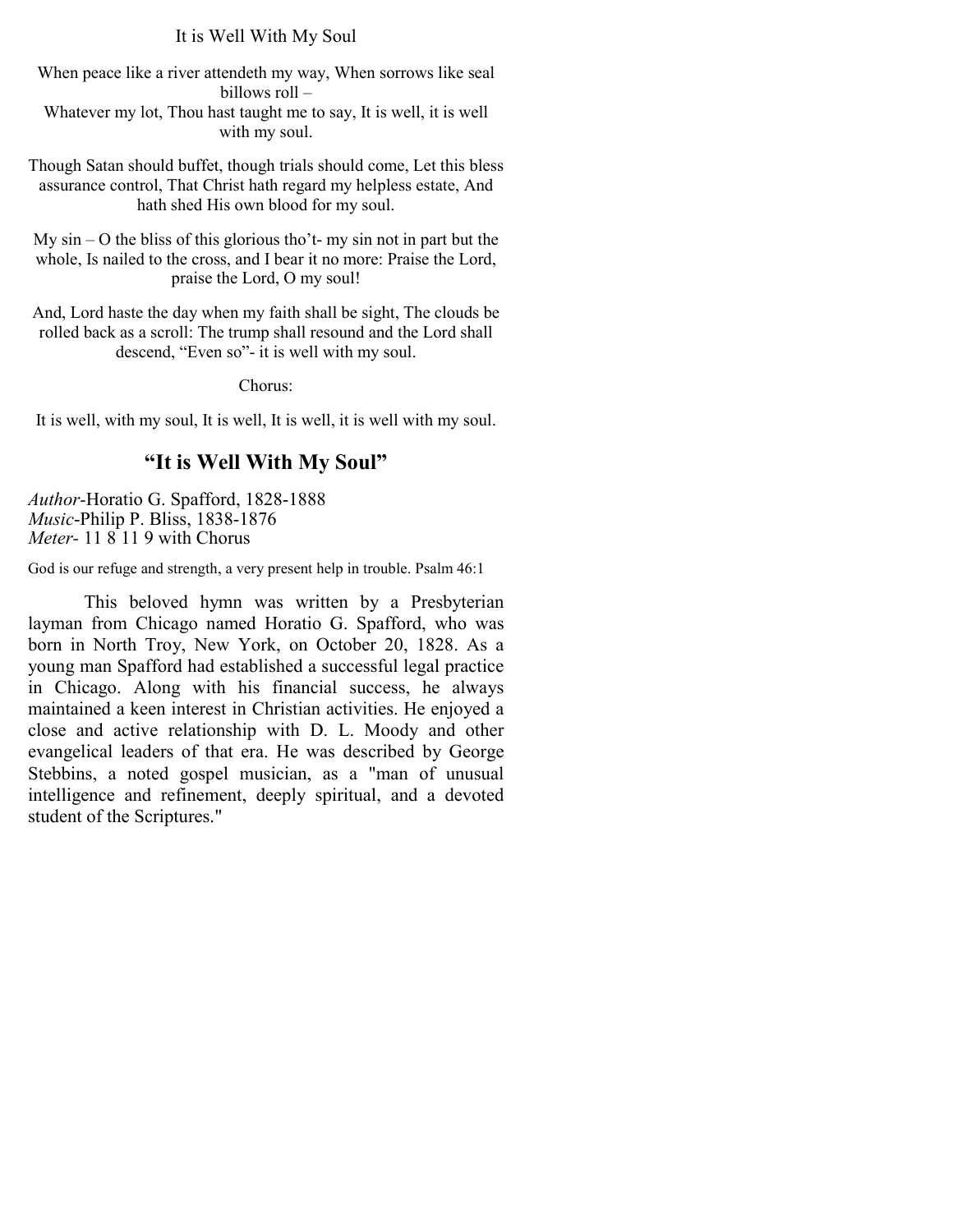Some months prior to the Chicago Fire of 1871, Spafford had invested heavily in real estate on the shore of Lake Michigan, and his holdings were wiped out by this disaster. Desiring a rest for his wife and four daughters, as well as wishing to assist Moody and Sankey in one of their campaigns in Great Britain, Spafford planned a European trip for his family in November of 1873. Due to unexpected last minute business developments, he had to remain in Chicago, but he sent his wife and four daughters on ahead as scheduled on the S.S. Ville du Havre. He expected to follow in a few days. On November 22 the ship was struck by the *Locheam*, an English vessel, and sank in twelve minutes. Several days later the survivors were finally landed at Cardiff, Wales, and Mrs. Spafford cabled her husband, "Saved alone." Shortly afterward Spafford left by ship to join his bereaved wife. It is thought that on the sea near the area where his four daughters had drowned, Spafford penned this text whose words so significantly describe his own personal grief -- 'When sorrows like sea billows roll ... " It is noteworthy, however, that Spafford's hymn does not dwell on the theme of life's sorrows and trials but focuses attention in the third stanza on the redemptive work of Christ and in the fourth stanza anticipates His glorious Second Coming. Humanly speaking, it is amazing that one could experience such personal tragedies and sorrows as Horatio Spafford did and still be able to say with such convincing clarity, "It is well with my soul."

In 1881 the Spafford's fulfilled a life-long interest in the Holy Land. They left Chicago with their two young daughters and a group of friends and settled in Jerusalem. There they established the American Colony which cared for the sick and destitute. Although Horatio died just eight years later at the age of sixty, this significant ministry continued. The story of this special family and their ministry is told in the book, Our Jerusalem, written by the Spafford's daughter, Bertha Spafford Vesper.

Taken from "101 Hymn Stories," Copyright © 1982 by Kenneth W. Osbeck. Published by Kregel Publications, Grand Rapids, MI. Used by permission of the publisher. All rights reserved.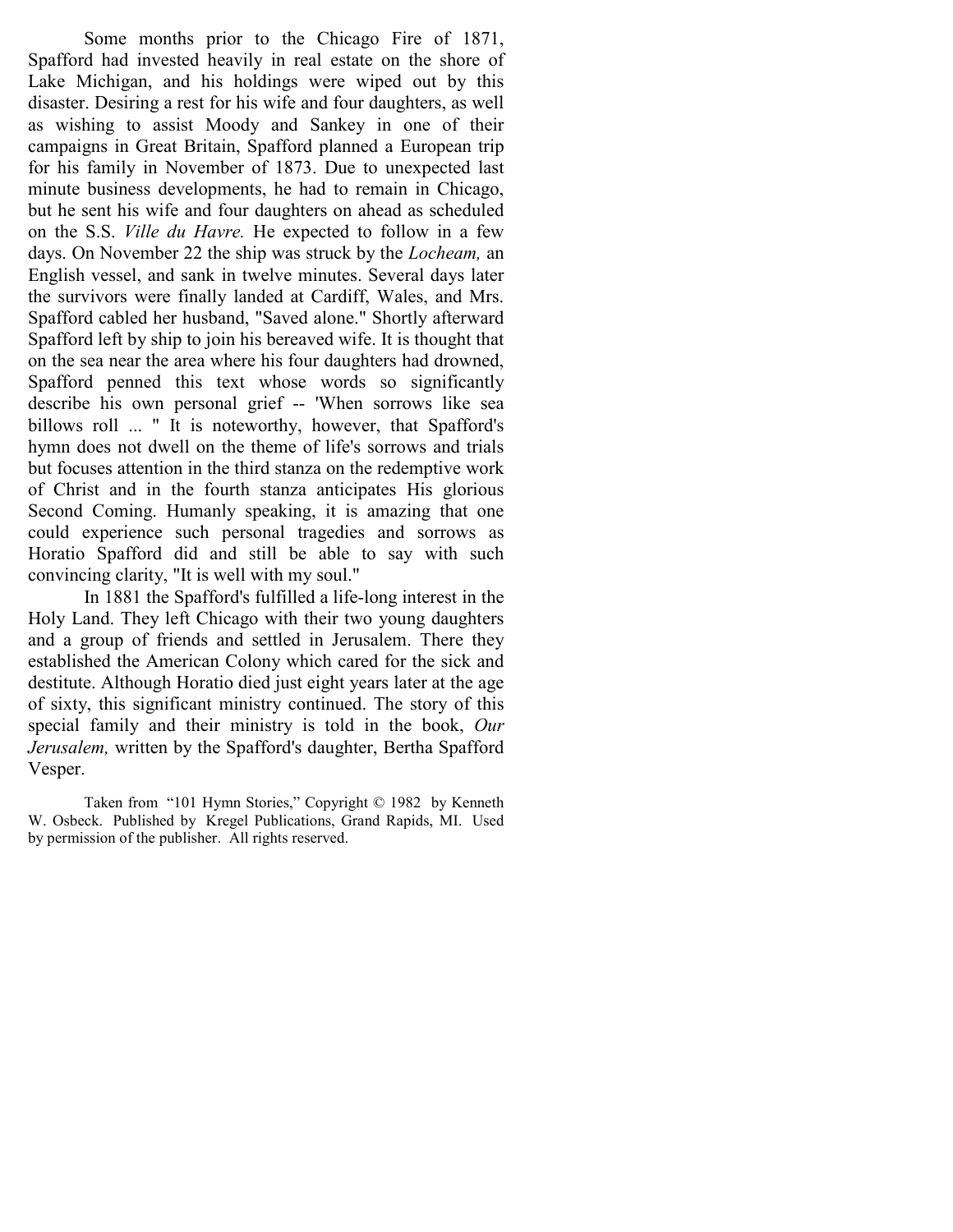Dear Folks,

What a pleasure to read the article posted on your website "The Veil Removed---A Sabbath Keeper Delivered" by W. E. Luther. As a former Saturday Sabbath keeper, many years ago, I learned that Jesus Christ is the ONE and ONLY REST and neither Sunday or Saturday have anything to do with the truth in Christ.

My wife and I were once members of the Worldwide Church of God/Ambassador College/Herbert W. Armstrong organization, which was a Saturday Sabbath group, as well as observers of Old Testament "Holydays" and many other strange teachings. Thankfully we were delivered from those false teachings, and took an exit in 1974, never to look back.

We know beyond doubt that Jesus Christ is the Way, the Truth, the Life, the Living Waters, the Bread of Life, the Manna from Heaven, the Light of the World, the Vine, the Door, the Resurrection, the Good Shepherd and the only Master. He NEVER taught "blessed are those who keep the Saturday Sabbath", but He did teach such teachings as "when I was hungry you fed Me", and "when I was thirsty you gave Me drink", and "when I was naked you clothed Me", and to do so even unto one of the least of the brethren is to do it unto Christ. He taught "blessed are the peacemakers", "blessed are the merciful", "blessed are the meek", and so forth. "Do unto others as you would have them do unto you", and "love your neighbor as you love yourself.

I have never been able to understand why the minds of some people are opened to see the truth of these issues, while many others go to their graves, never set free from the captivity of such false beliefs as keeping the Saturday Sabbath, as if salvation hinges upon it??? There is no doubt about being sincere, about the Saturday Sabbath, but sincerity is not necessarily the truth in Christ.

> Cordially, Van Robison Kentucky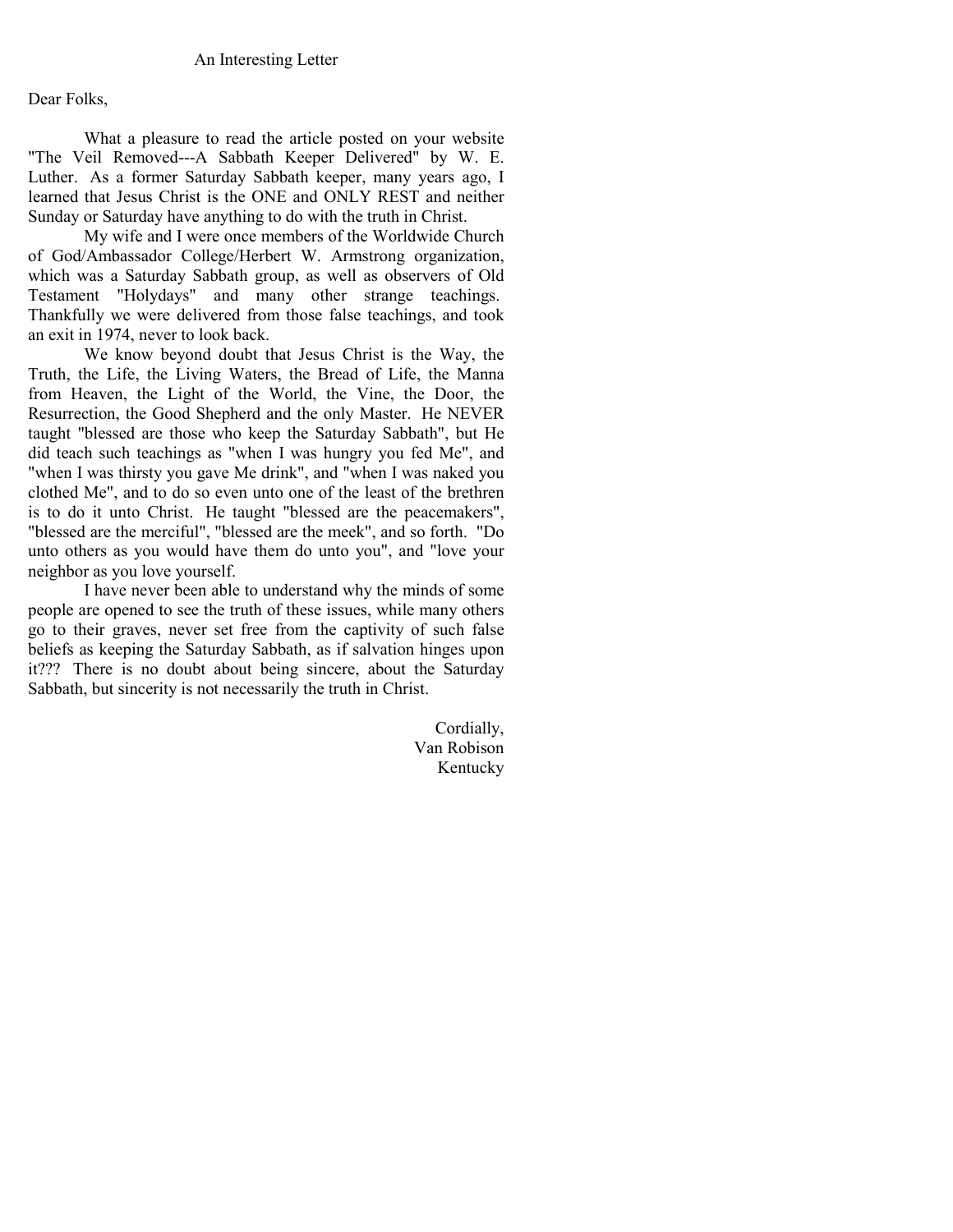## Editorial February 2010

"All scripture is given by inspiration of God, and is profitable for doctrine, for reproof, for correction, for instruction in righteousness: That the man of God may be perfect, throughly furnished unto all good works." II Tim. 3:16

The above text is a part of the following e-mail, received some time ago, by a very good friend of mine, and while I am absolutely confident that the writer had every good intention of using a number of scriptures to bring comfort and instruction to one in great pain, their interpretation of this verse, carries a message that will rob us of the tremendous blessing and instruction, God would impart through His glorious grace.

"Another (scripture) that I really like is 2 Tim. 3:16 Scripture (not sickness and disease) is given to me for instruction. By this verse I wrote.. God doesn't make us sick to teach us something...why would we want to serve a God like that? If we believe that He makes us sick then wouldn't it be a sin to go to the Dr? Of course it's not! He's put Godly wisdom in our physicians to help us, give us the proper medicine, treatment or surgery. He made us, He knows our bodies tire, age and sometimes wear out but He's given us His Word to instruct us . Maybe that's one of the reasons He tells us in 2 Tim 2:15 to study to show ourselves approved..."

Sadly, this is a message that is widely published throughout many charismatic circles today, and it is a message that is contrary to scripture. As quoted in our opening text, "all scripture" is inspired or "God breathed" and is profitable in the four areas mentioned. However, all scripture also includes God's practical instruction through experiences, such as those recorded in Job 33, where Elihu plainly speaks of two major ways of God's instruction. "For God speaketh once, yea twice, yet man perceiveth it not." V. 14 The first way God speaks begins immediately in the very next verse, "In a dream, in a vision of the night, when deep sleep falleth upon men, in slumberings upon the bed; Then he openeth the ears of men,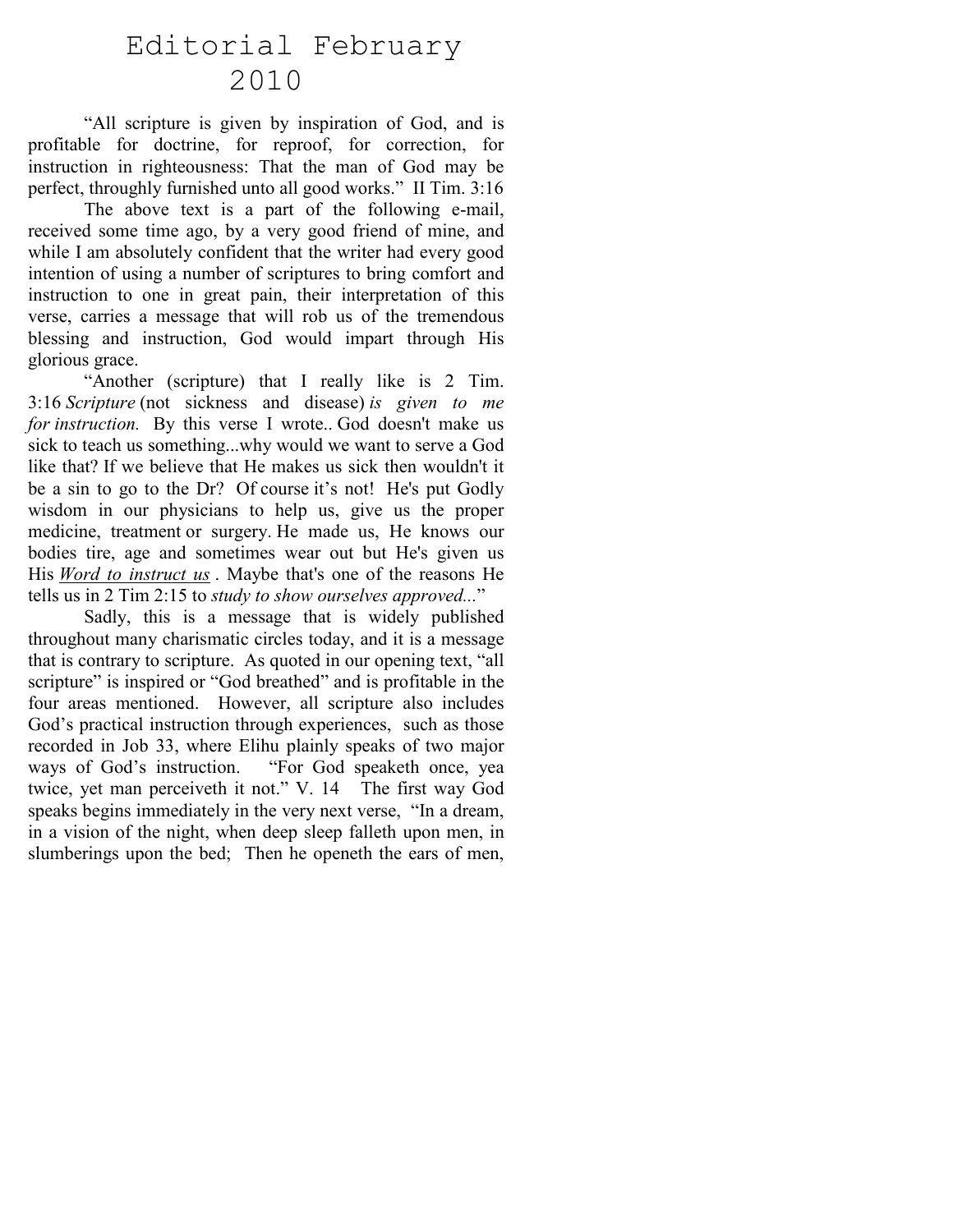and sealeth their instruction,…." V. 15,16. This is the marvelous path of revelation, wherein God abundantly pours His Truth into our hearts, often without any great effort on our part, except the sincere desire to know His mysteries. The purpose of such revelation is found in verse 17. "That he may withdraw man from his purpose, and hide pride from man." It is a pattern throughout scripture that God simply speaks His<br>Word to deliver this message. However, there are some Word to deliver this message. messages we can learn only by coming to the second way He speaks as we read in V. 19-23. "He is chastened also with pain upon his bed, and the multitude of his bones with strong pain: So that his life abhorreth bread, and his soul dainty meat. His flesh is consumed away, that it cannot be seen; and his bones that were not seen stick out. Yea, his soul draweth near unto the grave, and his life to the destroyers." God always speak with a purpose, be it verbally or by experience. The purpose with this second manner of instruction is to prepare the heart of one like Job to receive it. "If there be a messenger with him, an interpreter, one among a thousand, to shew unto man his uprightness:" V. 23 The purpose revealed here is to "shew unto man his (God's) uprightness," and we must be persuaded that what He is doing is exactly right for my life. Some seeds of instruction require a greater "breaking of ground" for God to convey such a message, and Job himself said in the midst of his difficulty, "God maketh my heart soft…." Job 23:16

Verse 24 further testifies God's reasons for teaching through suffering. "Then he is gracious unto him, and saith, Deliver him from going down to the pit: I have found a ransom." Ultimately God simply wants to reveal more of Christ and His marvelous grace to us. Paul learned the same lesson when God refused to remove his thorn in the flesh, but simply stated: "My grace is sufficient for thee." II Cor. 12:9 It is a lesson the apostle could learn only by experience, and if we believe that God teaches only in " the classroom of study," we will never learn that "...that all things work together for good to them that love God, to them who are the called according to his purpose." Rom. 8:28 We will never understand the power of His resurrection, unless we experience the fellowship of His sufferings. Phil. 3:10 GH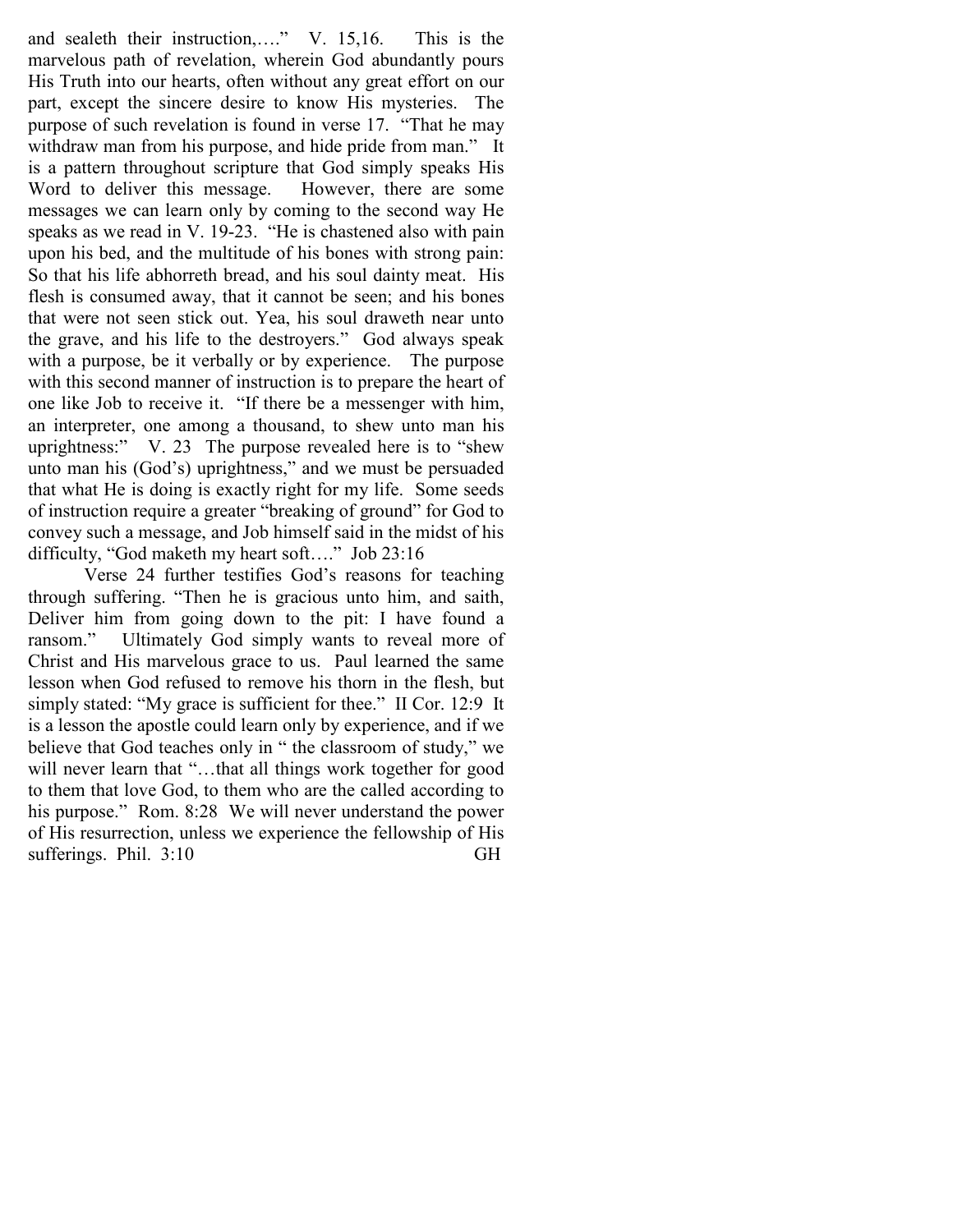## FURTHERANCE OF THE GOSPEL

#### Glenn Vieta

## "But I would ye should understand, brethren, that the things which happened to me have fallen out rather unto the furtherance of the Gospel." Philippians 1:12

 Many things happened to the Apostle Paul, and they were neither nice nor pleasant. But Paul walked in the will of God, and no matter what we go through, He will direct our course, even if it is in a "Philippian prison," or a "Roman jail." Whatever God does has a purpose behind it. What seemed hard for Paul was for his (and our) benefit. What we experience is not only for us, but also for other lives that we touch. This is the nature of the new creation.

 The old creation always thinks of himself, even when he pretends to care about others. The new creation is totally opposite of that. We read in John 3:16 that He gave. He did not ask for anything, He gave His Son. His Son gave His life for us, not asking for anything in return. He just simply took our place. He did that for each of us. He gave His word to the new creation, not to the old. The old creation was crucified and left in a grave, and out of the grave came a new creation. If we have been born again we are a new creation and these words are for us. They are instructions for when things do not go according to natural reasoning. All things will turn out for the "furtherance of the Gospel."

 "So that my bonds in Christ are manifest in all the palace, and in all other places." Paul was a prisoner of Rome, and chained to a Roman soldier day and night. He had to pay his own rent for his jail cell, but he always declared that he was a prisoner of the Lord Jesus Christ.

 We may be in circumstances that make us feel we are a prisoner, but when we are in God's will, we are His prisoner. There are many "prisons," but His grace is sufficient for anything we have to endure. We will never go to the Cross where Jesus died, nor endure the suffering that took place there. Only Jesus could take that place; our suffering is a lot easier. Just as with Paul, when we are in a trial, word gets around.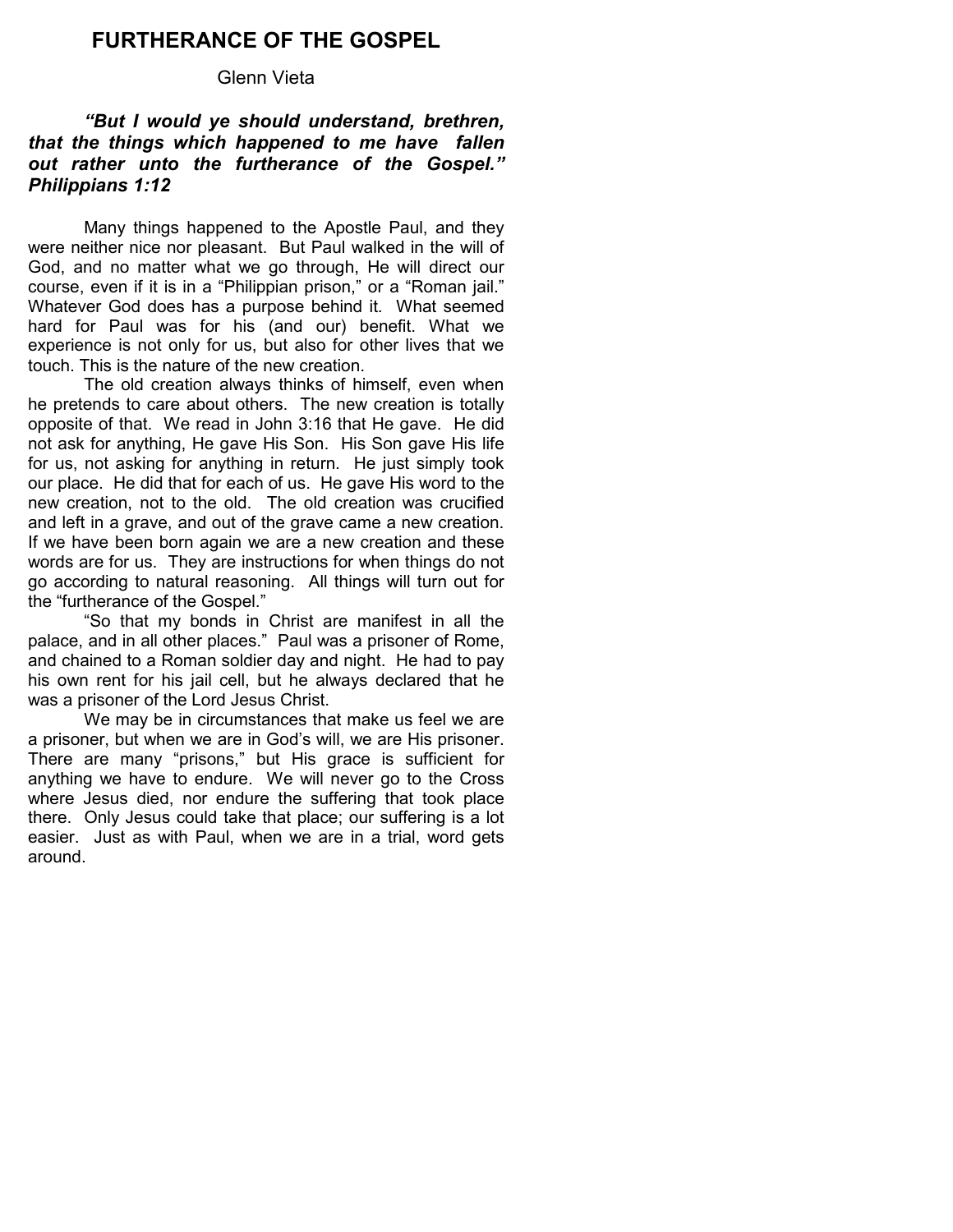"And many of the brethren in the Lord, waxing confident by my bonds, are much more bold to speak the Word without fear: - 1:14. It is the same today, when we take our place in Christ and go on. Regardless of our circumstances, others will be encouraged to go on also. Contrariwise, if we are discouraged, we will discourage others. God wants us to *encourage* others. He is ever present and He knows what he is doing in our lives. He is running His own business and has never turned it over to man. If it were not for God, nothing would work. It is all God's power; it is His Word. Notice: "The brethren spoke without fear."

 "Some indeed preach Christ even of envy and strife; and some also of good will: - 1:15. The envy and strife comes from the old man. It is not a part of the new man's nature. The new creation is not envious of anyone and does not strive. So if there is any striving or contention, we know where it comes from -- the old nature.

 These things went on then, and still do today, as Paul says, "the one preach Christ of contention, not sincerely, supposing to add affliction to my bonds." This is not of the new man. The apostle further declares in v. 17: "but the other of love, knowing I am set for the defense of the Gospel." Thank God for those who knew the Word and were firm about it. We need to be this way also.

 "What then? Notwithstanding, every way, whether in pretence, or in truth, Christ is preached; and I therein do rejoice, yea and will rejoice. For I know that this shall turn to my salvation and the supply of the Spirit of Jesus Christ. According to my earnest expectation and my hope, that in nothing I shall be ashamed, but that with all boldness, as always, so now also Christ shall be magnified in my body, whether it be by life or by death" 1:18-19. We have the two natures in our body, and either one of them can be manifest, or magnified. But Paul's desire was that Christ would be magnified (out in the open, exposed, operating). It would not be easy to be in prison, chained to a soldier day and night, but Paul was in many places that were no wise easy.

 Paul continues, "For to me, to live is Christ and to die is gain" 1:21. The subject is living and dying. He is saying, for me to live is Christ, because He is my life. It is Christ who is being manifest and He will be magnified. Then he says, "to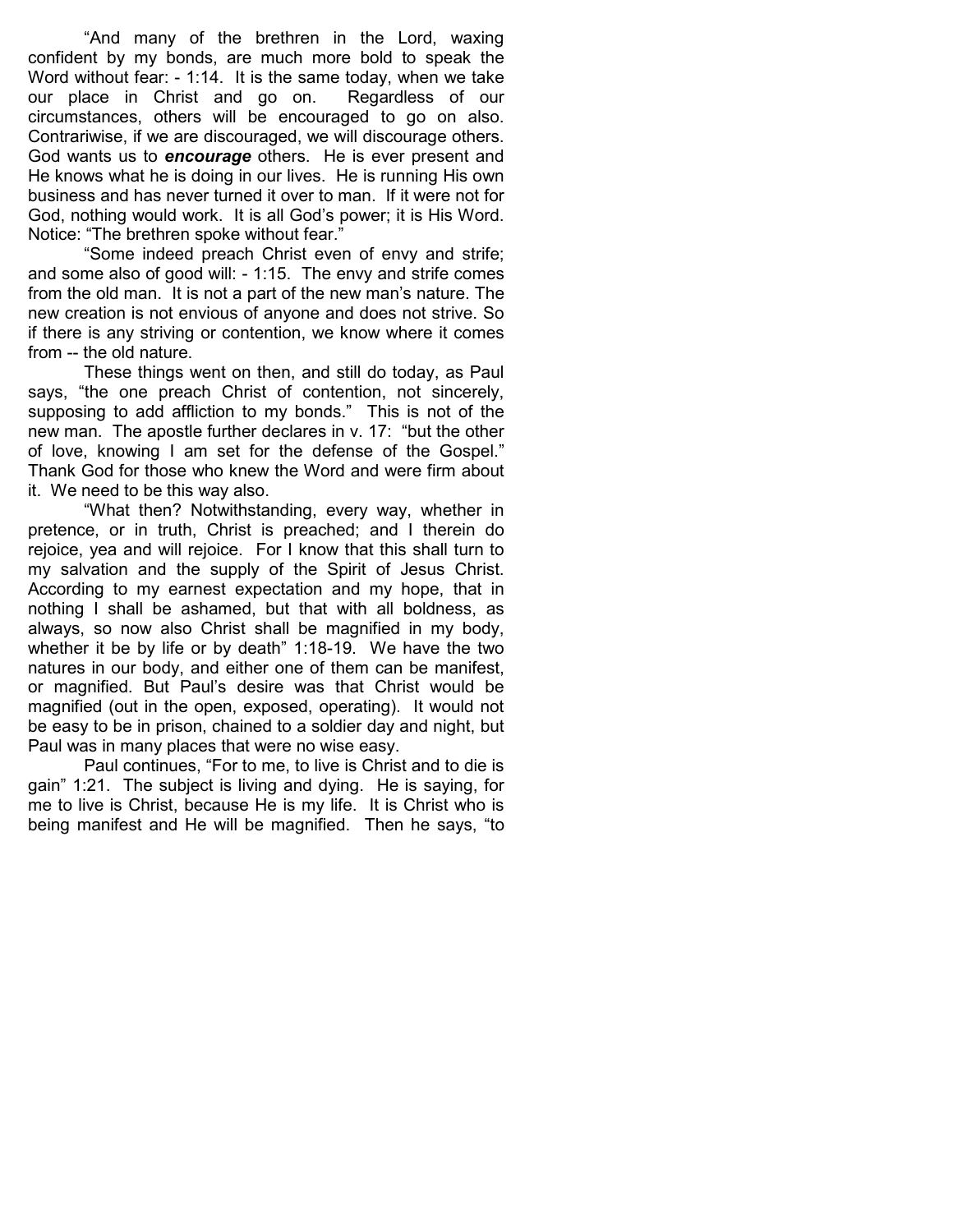die is gain." If Paul lived, Christ would be magnified, if he died, he himself would gain. This is a personal gain.

 "But if I live in the flesh (or in this body), this is the fruit of my labor; yet what I shall choose I wot not" - 1:22. He had a choice. The Lord offered him the chance to come home. It was as if the Lord said, "You think about it and let Me know what you are going to do. You can stay on earth a while longer, or you can come home to be with Me." He hasn't offered me that choice yet but everything that is written is for us to learn and profit thereby.

 "I am in a strait betwixt two, having a desire to depart and to be with Christ; which is far better" - 1:23. The Revised Version says, "very far better." This means much more. When we shop for an automobile, and look at a couple of them and the salesman makes us an offer on both of them, then we choose which one is the better deal. The new man doesn't follow that rule. He will simply say, "Lord, you make the choice, the one which is best, because we don't know which it is." In the natural we can examine something all we want and still have it turn out bad. Paul was in quite a strait and He wanted what was best, not just for him, but for the furtherance of the Gospel.

 "Nevertheless to abide (stay over) in the flesh (his body), is more needful for you (his brethren) - 1:24. It was more needful for Paul to remain a while longer on earth for the sake of these Philippians, as well as all the saints. God knew exactly what was the best for everyone, and He knew that Paul would make the right choice. If he had gone home that would have been fine; he would have been welcomed with open arms. But he did not consider his own needs and wishes, but rather the needs of the saints. This is the Christlife within him. Christ also considered our needs when He went to the Cross. We needed a Savior and He became that. He might have wished for some other way, but He said, "Nevertheless, not my will but Thine be done." When Paul admonishes us to follow Him and walk in his steps, that, is doing the will of God.

 "And having this confidence, I know that I shall abide and continue with you all" - 1:25. In other words, Paul said, "I am going to company with you." He was going to live in the same conditions in which they lived. He could have gone home and left all of it, but he chose to stay with them….and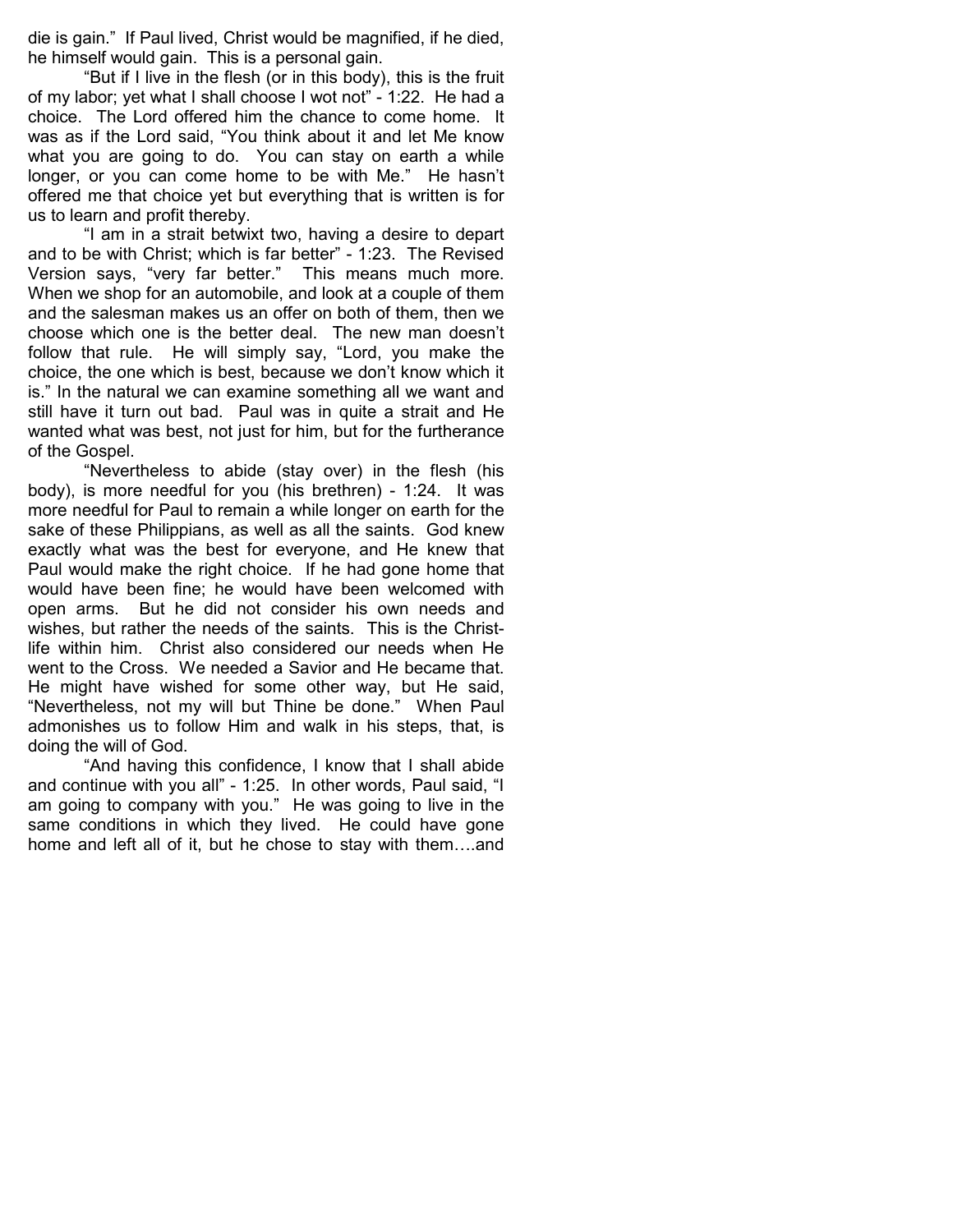with us! It was more needful for them, and us, for him to stay a while longer. The need determined the choice, and it was the Christ-life within him that made that choice. It is the same with us today.

 Paul made that decision "for your furtherance and joy of faith" - 1:25b. Faith is the pre-eminent quality here. They had need of him, and it was for the strengthening of their faith that he stayed. It was also for their joy of faith. They had "undisturbed delight" because of their faith.

 When we hear a sermon, or as we meditate upon the Word, the Holy Spirit may quicken a portion to our hearts, and our new creation life just revels in it. Many times it is so joyous that we cannot keep quiet. Later, Satan will try us on our revelation, but this kind of joy remains undisturbed. Our enemy is a defeated foe. The Lord handled him in the wilderness when He said, "It is written!" Then Satan will say to us, "Are you sure?" You bet we are sure! He will try us to see how strong we are in our faith, but the Lord is our Strength and our Enabling. All we need do, in these times of conflict, is to listen to the Holy Spirit's voice, quickening the Word to our hearts.

 Paul was going to stay for the "furtherance" of their faith. This is the advancement of faith. Those saints had faith to a certain stage, but they needed to progress in their faith life. All of this is instruction for us, as is all of God's Word. Our faith needs to advance until the day when it is complete, perfect. This is accomplished by allowing the Holy Spirit to reveal the Scriptures to our hearts. Every time we believe a certain revelation, it is a step of faith.

 It is to our advantage to believe all the Word that is revealed to us. Is it really so important that we advance to perfection? It is so important that this man, Paul, loved us so much that he chose (for our furtherance) to stay longer here on earth, when he could have gone on to glory! It's the same love that God had for humanity when He gave His Son. Christ showed the same love when He willingly gave His life for us.

 Our faith needs to advance until it is completed. Advancement is progress, and this word means, "to drive forward," as driving a team of mules. It means also to "advance in amount, to grow, to grow in time, to be well along," down the road in full growth. Another meaning is "proceed and profit." We profit only if we proceed.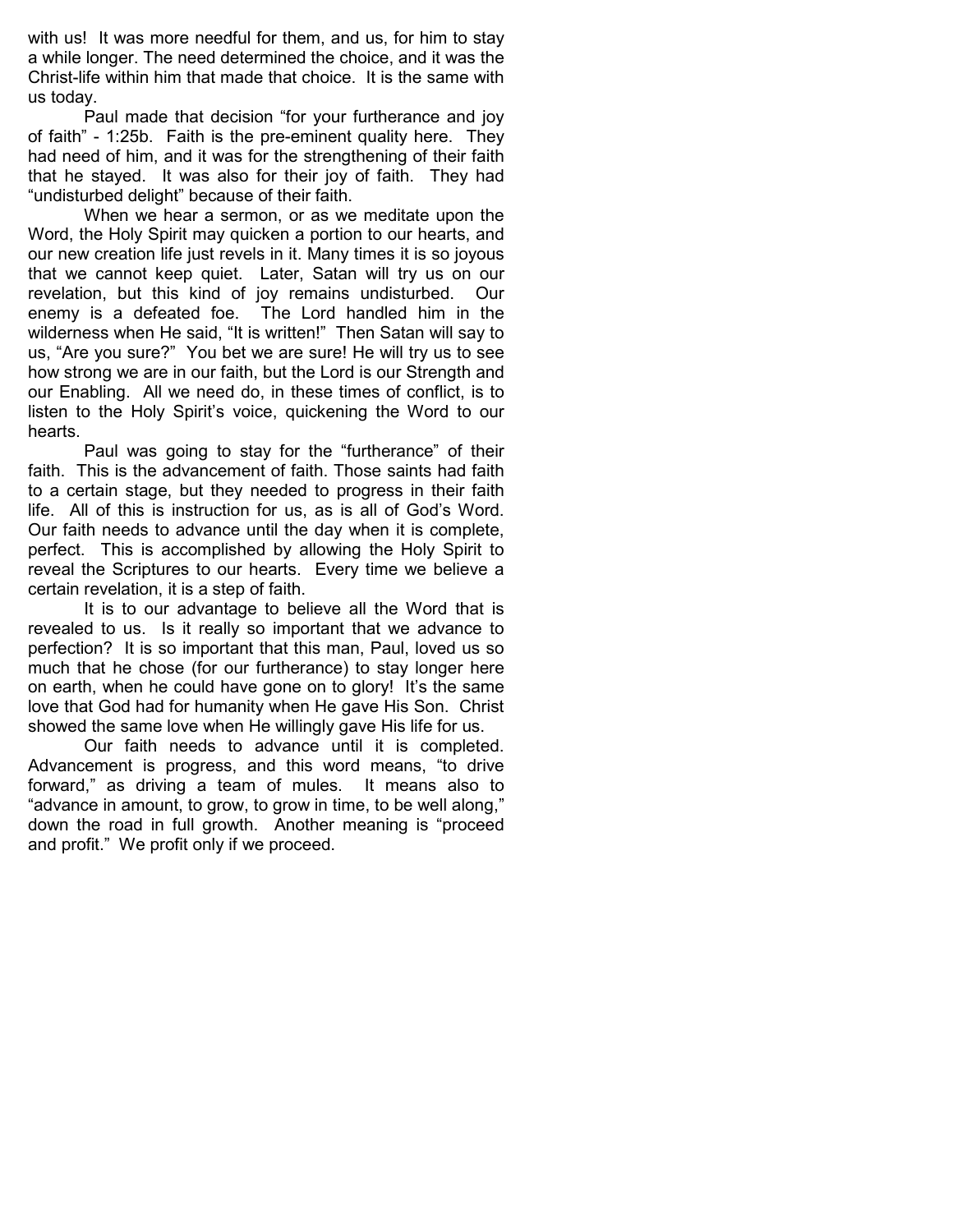"That your rejoicing may be more abundant in Christ Jesus" – 1:26. Abundant means "super-abound, more than enough, way beyond." Paul continues: "by my coming to you again." It wasn't just his coming as a person, but that the Gospel would be coming to strengthen them and confirm the letter he had written while in prison.

 He was also concerned with the saints' rejoicing. God wants us to rejoice today in Paul's Gospel. Why? Because everyone will be judged by Paul's Gospel – not that of John, Matthew, Peter, nor anyone else. Everyone who has lived in this Church Age will be judged by the Message that the Lord revealed to our Apostle Paul.

 That is why this man stayed over when he could have gone home!

> $\sim$ ~~~~~~~~~~~~~ The Hope Of Canaan Land

When a slave way down in Egypt land, my Savior called to me, And by obeying His command, I crossed the great Red Sea.

When the waters were rolled back, to the escape route I did flee, And left my sins and guilt down there, in the bottom of the sea.

Then when I reached the wilderness, I shouted "I am free." I'll go right in and take the land, the Lord has promised me. I wandered in that wilderness, for many a night and day, And with heav'nly manna, strengthening me, I started on my way.

Soon I reached the Jordan's bank, I knew The Lord was near, And that, the waters would roll back, I need not doubt nor fear. So I stepped right in, on dry land, for the other side, For The Lord had dried it up, as He'd done before.

I'm living now in Canaan land, it's a land so rich and free. And The Lord has brought me out, where He will fight for me. For the giants in this land, before me, they shall fall, For thru God's great and mighty hand, I shall possess it all.

For all those who believe God's Word, and on it they do stand, Are feasting on the corn and wine, only found in Canaan land. For when our blessed Lord returns, for His waiting bride, They will rise to meet Him there, from the Canaan side.

Lowell Pieper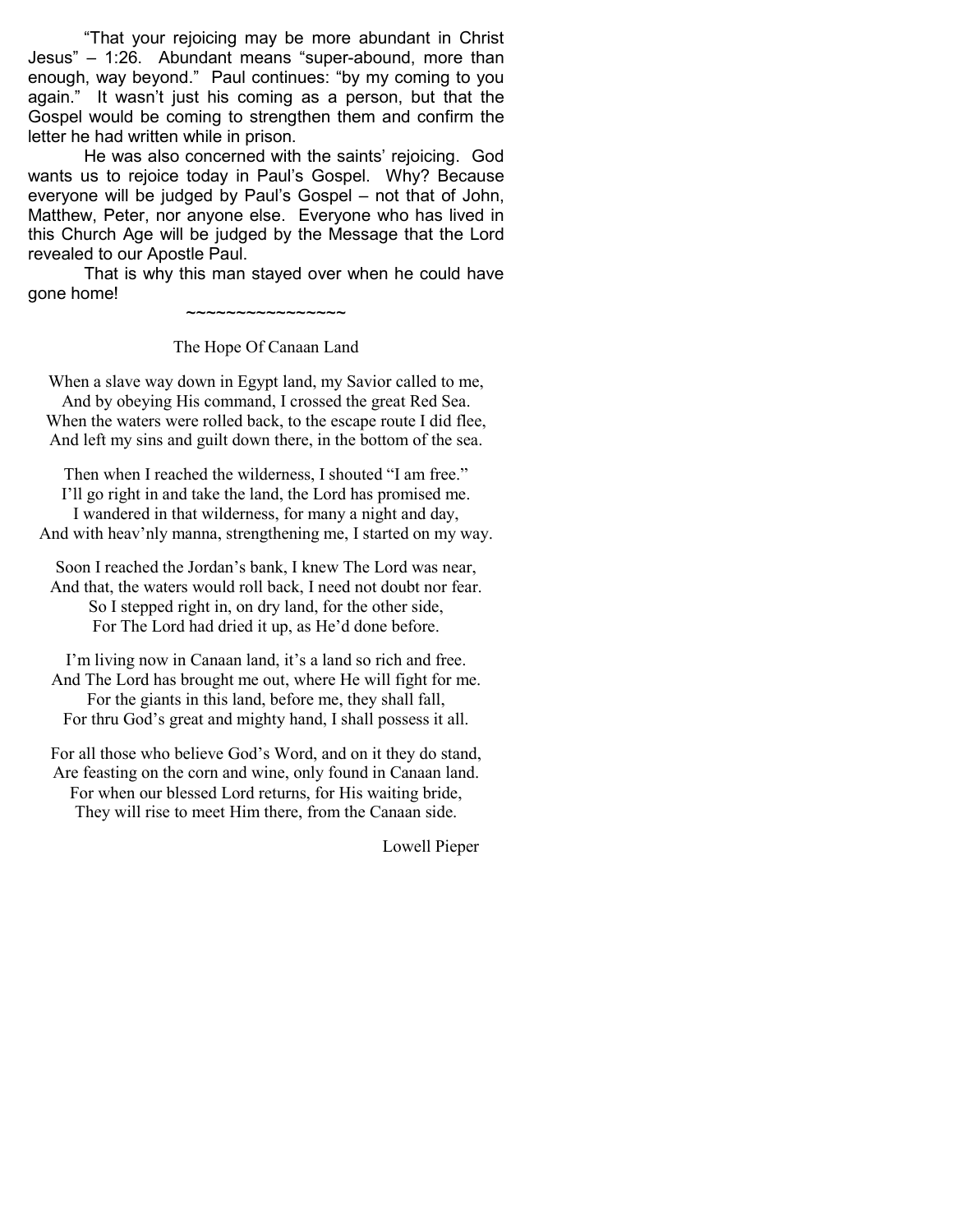#### Hebrews 12 THE RACE AND GOAL

This interesting chapter begins by referring to the worthies of faith, as the great cloud of witnesses, recorded in chapter 11. Their manner of successful running is placed before us as an inspiration and encouragement. First, observe seven rules for racing; then observe the glorious goal.

1. "Lay aside every weight and the sin which doth so easily beset us." These words are addressed to Hebrew Christians. The immovable kingdom was the prize for which they ran - vs. 28. But the weights were practically the same as ours. Hence, Phil. 3 points out the weights as things of the flesh. Paul says, "Have no confidence in the flesh." He had greater reasons for trusting the flesh then any one else; but he refused the worst and the best of the natural man, counting all things loss and dung, that he might win, or gain Christ. Natural gifts, attainments, ties, prospects -- all these things impede progress on the race track to glory. Unbelief is the powerful sin that besets and upsets racers. Do you remember how vigorously unbelief and faith were contrasted in chapters four and five? And why is faith emphasized in chapter eleven? That un-faith may have no chance to hinder the racers. Weights and THE weight are dealt with at the very outset.

**2. "Run with patience."** The race is not for one day only. It extends throughout life. Hindrances and handicaps will arise. Satan will stop you if possible. Men will try to detain you. Patience will be tried to the uttermost. A snail's pace will not win. "RUN" is the exhortation, and that with divinely-given patience. Beware of impatience (imps of fret and weariness). If people are willing to spend years to obtain an education, or to amass wealth, which last for a brief time only; how much more willing should we be to run for a Prize, which we will enjoy for all eternity? The Lord gives grace and patience to run and win.

3. "Looking unto Jesus." He is the racing attraction. He is the "Author (or File-leader) and Finisher of the faith." He ran before us, resisting religious sinners, who were bitterly opposed to Him. He reached the goal - "the throne of God;" but the climaxing joy is still ahead. His faith starts us running. His faith will take us through. We are linked up with Him.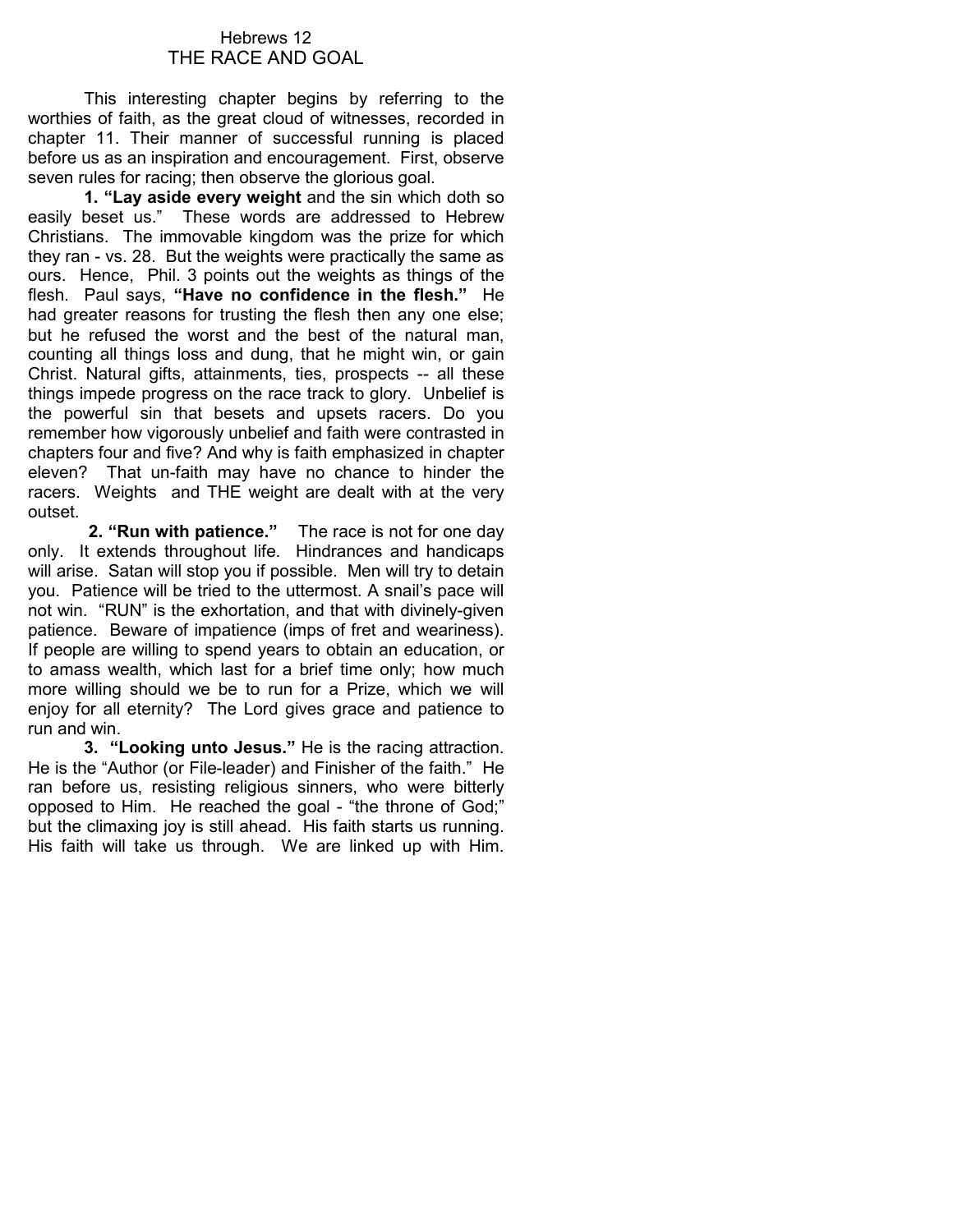Nothing makes our racing easier than gazing steadfastly upon our coming Bridegroom, and considering His conflicts and triumphs. Our running cannot be as difficult as was His. "Ye have not yet resisted unto blood, striving against sin;" as He did in His agony in the garden - Luke 22:44.

4. "Despise not thou the chastening of the Lord." The Apostle quotes from Proverbs 3:11; for the Proverbs of Solomon are a most excellent fodder rack for scriptural racers. We do well to eat often and abundantly of its provisions. The interferences on the way are to be received as necessary chastenings, which tend to make us hardy racers. We are made overcomers by obstructions in the road; because get over them we must. Let us not therefore despise them, but use them as leaping hurdles to higher heights. Resistance demands food, and food makes muscle. Our Master-Runner feeds us well before He gives us a whipping, so that we may be able to bear it.

5. "Nor faint when thou art rebuked of Him." Yes, chastening and reproof have a weakening effect at first. We seem to have fainting spells; but the new life is simply given opportunity and room to grow and increase in strength in the Lord. The old self-life is curbed and broken down; but the new heavenly life is invigorated and stimulated. "No chastening for the present seemeth joyous, but grevious; nevertheless afterward it yieldeth the peaceable fruits of righteousness unto those who are exercised thereby" - vs. 11. The Lord trieth the righteous because He is fitting us for a throne. Study verse 6 - "For whom the Lord loveth He chasteneth, and scourgeth every son whom He receiveth." And consider the next one - "If ye endure chastening, God dealeth with you as with sons; for what son is he whom the father chasteneth not?" He is not a son; he is a bastard. He does not belong to the family. He is an illegitimate, of spurious birth. Hence, he has no claim to parental care, or training.

6. "Lift up the hands which hang down, and the feeble knees." Unselfishness toward other saints is a striking characteristic of successful racers. Chastisement may induce heavy-heartedness, a drooping face and dragging feet for a brief time; hence, the need of lifting up by a word of comfort. Evidently, the Apostle quotes here from trial of faith. Indirectly, he is cited as a typical runner for the prize. Isaiah 35:3 intimates that the remnant of Israel will need such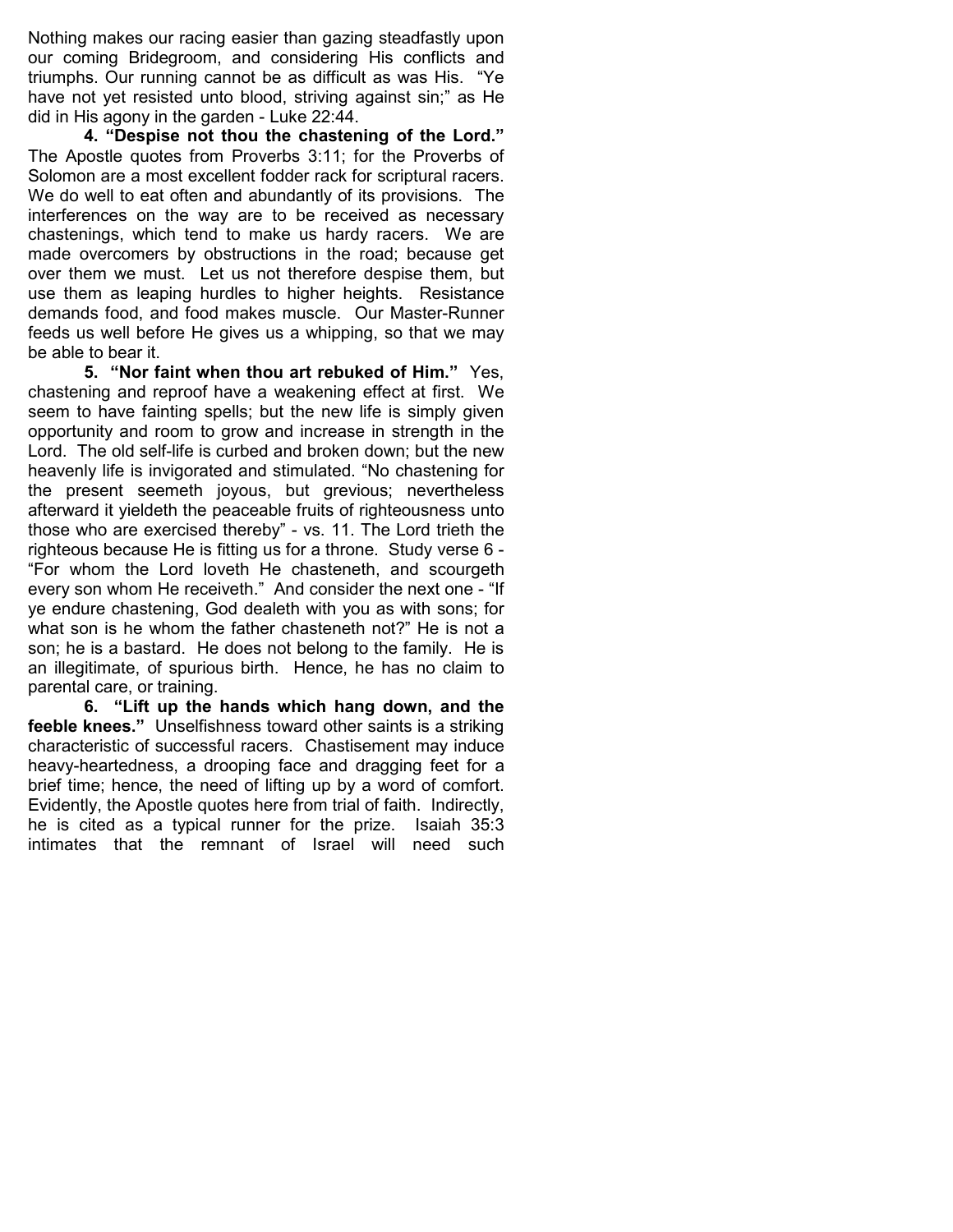encouragement in the near future. Let us render our part to help weary racers today. Finally,

7. "Follow after peace with all men and the sanctification without which no man shall see the Lord" - R,V. Under this last point, four possible divergences from faithful running are mentioned. Satan tries in very subtle ways to trip believers, and so much the more near the end. He will disturb the peace of every one and cause him to break rank if possible. These things are evident at this very day. Some are actually failing, or falling from the grace of God. A root of bitterness springs up, causing trouble and defilement. How it behooves every one of us to keep our eyes upon the File-Leader, Jesus, and do all we can to maintain peace, or endeavor to make peace when it is ruffled. Jesus said, "Blessed are the peacemakers; for they shall be called the children of God" - Matthew 5:9. Let us judge any semblance of bitterness in our own minds, lest others be defiled. "The little foxes spoil the vines" - Song of Solomon 2:15.

"Lest there be any **fornicator** or **profane** person as Esau, who for one morsel of meat, sold his birthright" - Vs 16.

On this verse we quote the following from "Afterward" in Grace and Glory, July 1935, pg 3. "Esau has not one thing recorded against him, as men could see. He was an exemplary citizen, a likeable fellow, a man of the world, full of life and vigor - a hunter, going in for all sorts of sports. A fisherman, probably, an amusing sort of man, a good-time Charlie, the world would call him. A punster and wit, he was no doubt the life of the party, a slap-you-on-the-back kind of chum. Everybody was his friend and spoke a good word for him, and he was the friend of everybody. He was his father's favorite. There is not a hint of evil in his life according to the history. **Profane** signifies to leave God out of our thoughts, irreverent, no fear of God, joking at religion, or sacred things. We have heard many profane people in our lifetime. God does not allow us to know them, lest we should idolize them. Fornicator signifies one who has fellowship with the flesh, living with unspiritual people. Therefore we can readily infer why God chose Jacob to carry on the line of faith. Esau sold his birthright (he was the elder by a few minutes, or hours); but he cared naught for the inheritance. He sold it for a few moments of enjoyment, and Jacob obtained the blessing which his brother lost. Esau represents Adam, the first, the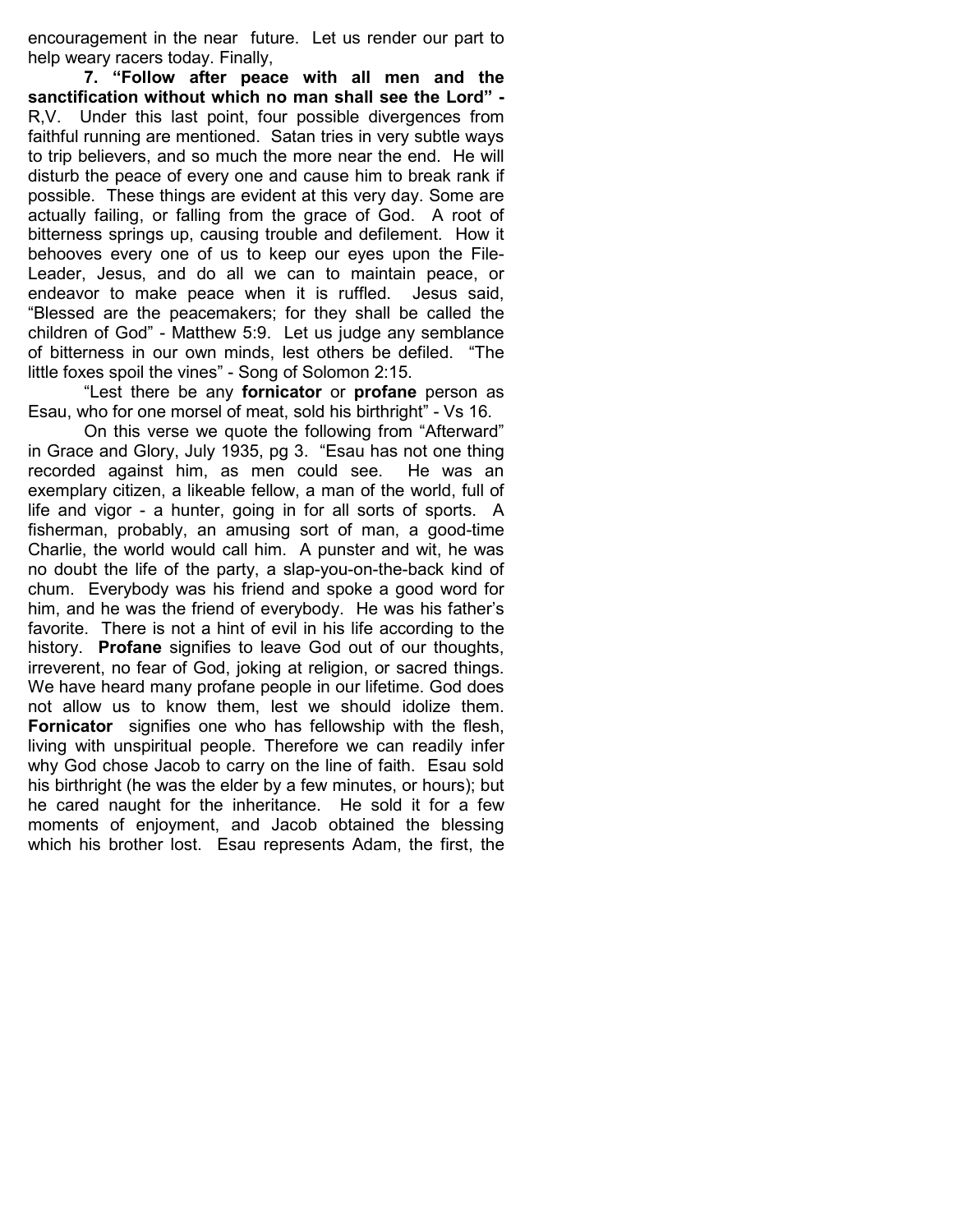man who ate of the forbidden fruit and lost his inheritance for himself and his progeny. Jacob figures Christ, the Second Man, who desired the things of God, sought them and bought them with His blood upon the tree. And He secured them for all His followers. Those that believe and are born of God, have a right to share the heavenly inheritance with the great Overcomer.

 "But this is the special fact which was so striking to us and which we desire the saints to see. Our attitude to God and His things is what counts. What are His things to you? How do you esteem His riches in comparison with the mammon of unrighteousness? What place do you give His things and His honors? Are the pleasures of sin more to you than bearing the reproach of Christ? Your attitude to God and His Christ classifies you. Esau did not care for God. He wanted to have a good time upon the earth. And he received his wish. He prospered in worldly things; but he missed the best. The spiritual things were lost to him. He cried out in anguish when he realized what he had lost; but it was too late. He had sold his birthright for a mess of pottage. Jacob on the other hand was not a popular fellow. We believe the men of the world, Easu included, laughed in secret and maybe in public at the "poor sap" who had his head in the clouds and never had any enjoyment whatever. Jacob was not a bright and shining light, as men would read his life story: but he desired the blessing of God. He wanted the inheritance, went after and secured it. But observe this fact -he did not get these by his crooked dealings. He received them because of his heart-longing for God and His things. He wanted His blessing and inheritance more than any earthly honors, or riches. And this is what counts."

> Why is He silent when a word Would slay His accusers all? Why does He meekly bear their taunts When angels wait His call? "He was made sin," my sin He bore Upon the accursed tree; And sin hath no defense to make -- His silence was for me.

~~~~~~~~~~~~~~~~~~~

(Hebrews continues next month with "the glorious goal.")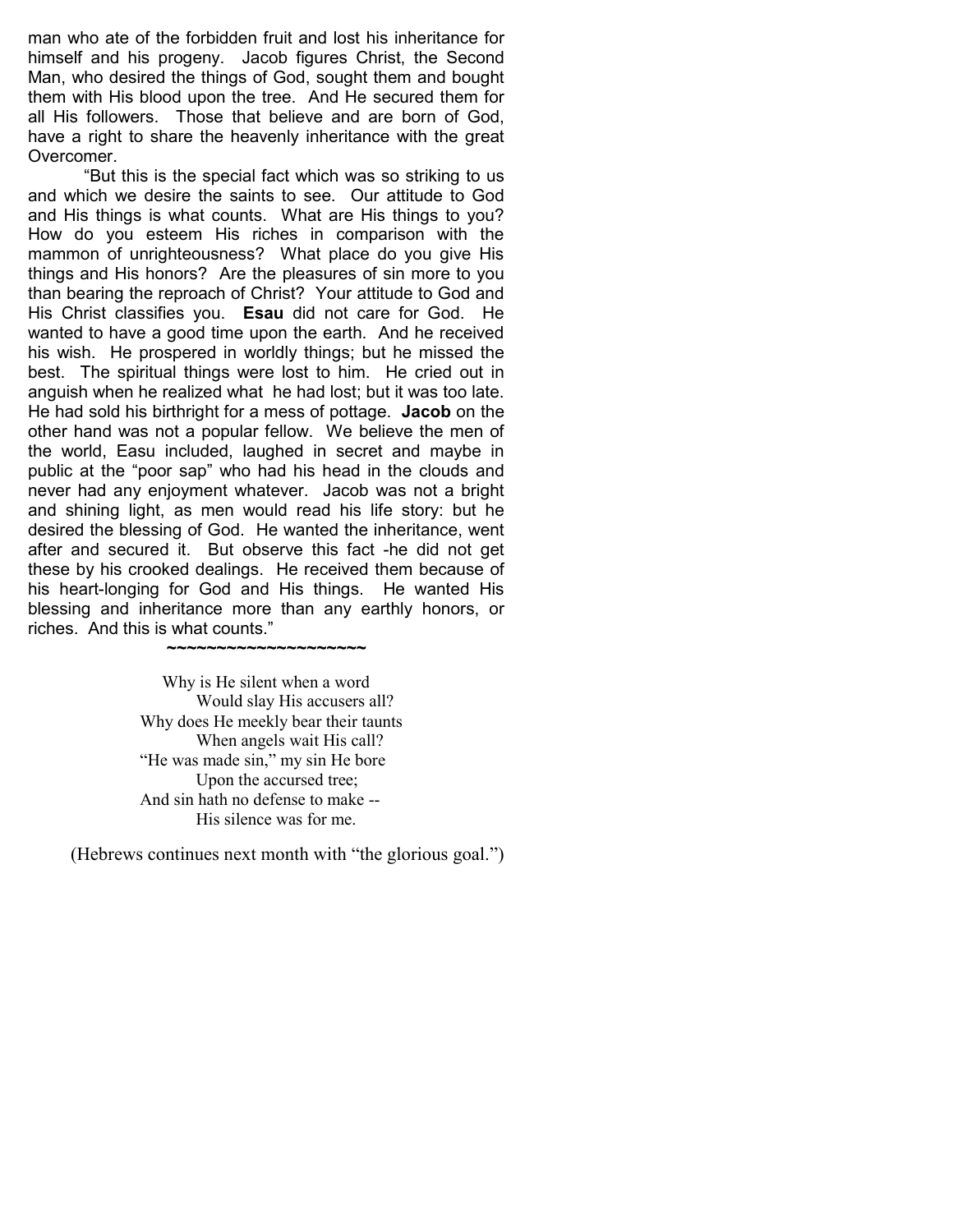# Prayer -The turning point

#### Carolyn Kirkman

 C. H. Spurgeon's book, "The Treasury of David," provided a good base for this article on Psalm 13.

 All too often as some people think, when we accept the Lord as Savior and King, our lives aren't immediately fun and games. There will be hard times through which the Lord brings us. Without God I could not make it. In my job as a school teacher I learned long ago that if God did not help me, I would be in big trouble. There have been lots of things I tried in my classroom that I didn't know whether they would work or not, but they did, and I know these ideas came form the Lord. Basically, this Psalm is divided into three sections: Mourning (grieving), Praying, and Praising (rejoicing).

 "How long wilt Thou forget me, O Lord? Forever? How long will thou hide Thy face from me? How long shall I take counsel in my soul, having sorrow in my heart daily? How long shall mine enemy be exalted over me?" vs. 1 & 2. In times of trial this is the normal progress of things; for me, anyway. There are parts of my life that are in this first section, and I am still waiting for the rejoicing. I believe God is still working, or I would really live in daily despair.

 Time flies when we are enjoying ourselves, but when we are in trouble, time moves slowly. A week in prison is much longer than a month of freedom. The question, "How long?" is asked four times. It begs for deliverance and it shows great anguish of heart. This illustrates my own impatience -- it is not easy waiting for an answer to a prayer request that is dear to my heart. We need grace to wait for God's answer, given in God's time. It is especially dear when no one but God knows how much our heart is involved, but God does hear; He does not ignore our moaning. His Spirit will help find the words to tell of our desires and hopes. Sometimes we feel like God has forgotten, but I know better! God is Omnipotent and Omniscient -- He knows everything. He has never forgotten and He never will. Sometimes we give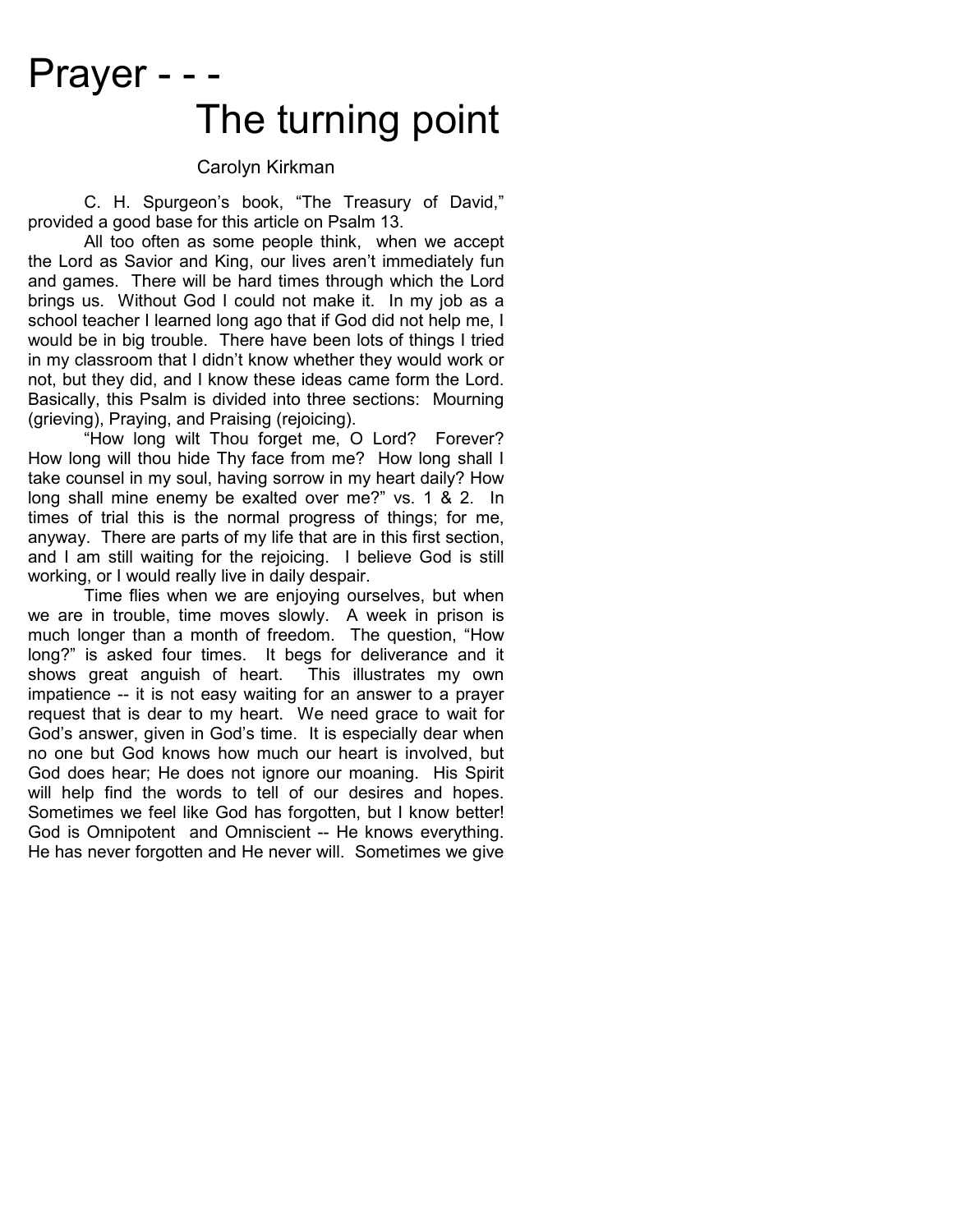God human traits that we fret about. God is above humanity in every way. That is why He is worthy to be worshipped. He knows everything about each one of us, and above all, Jehovah would not forget His child He is working something in us.

 When there is a lot of debris in gold, it must spend time in the fire; the more dross, the longer time spent in the extreme heat. Maybe God is preparing us for something and that is when we seem about ready to give up. God always gives us the strength to hang on a little longer. It was bad enough to think that God had momentarily forgotten, but now David suggests that He has forgotten forever. The time waiting is what weighs most heavily on me. Isaiah 54:8 shows God's mercy to us: "In a little wrath I hid my face from thee for a moment; but with everlasting kindness will I have mercy on thee, saith the Lord thy Redeemer." Even when God hides His face, it doesn't mean a forgetful heart.

 When our parents disciplined us, they did not baby us, along with the correction. When our parents distanced themselves from us, we felt sad, but we learned from discipline, and were glad to be in their presence again. This is true of our Father in Heaven; we despair until we share with Him again. We are a part of God and engraved on His hands. "But Zion said, the Lord hath forsaken me, and my Lord hath forgotten me. Can a woman forget her sucking child, that she should not have compassion on the son of her womb? Yea, they may forget, yet will I not forget thee. Behold I have graven thee upon the palms of my hands; thy walls are continually before me" - Isaiah 49:14-16.

 To take counsel in my soul. To me that means to separate myself from everyone. I tend to do that, although I realize it is not always good to dwell on the negative, but there are times when I need some time to sort out things and regain my balance. We need to feel close to God and often that is when we are alone and have enough quietness to think. In these quiet times we are able to grow calm in side. My "blue times" seem to be endless, and it is so difficult to be positive when time drags. It is a hopeless feeling. We think that if we could just see something happening, it would satisfy, but if we actually see it, there would be no need to hope any longer - (Romans 8:24) I have found that when I am so desperate in my "blue" times, the only relief is to find someone to pray with.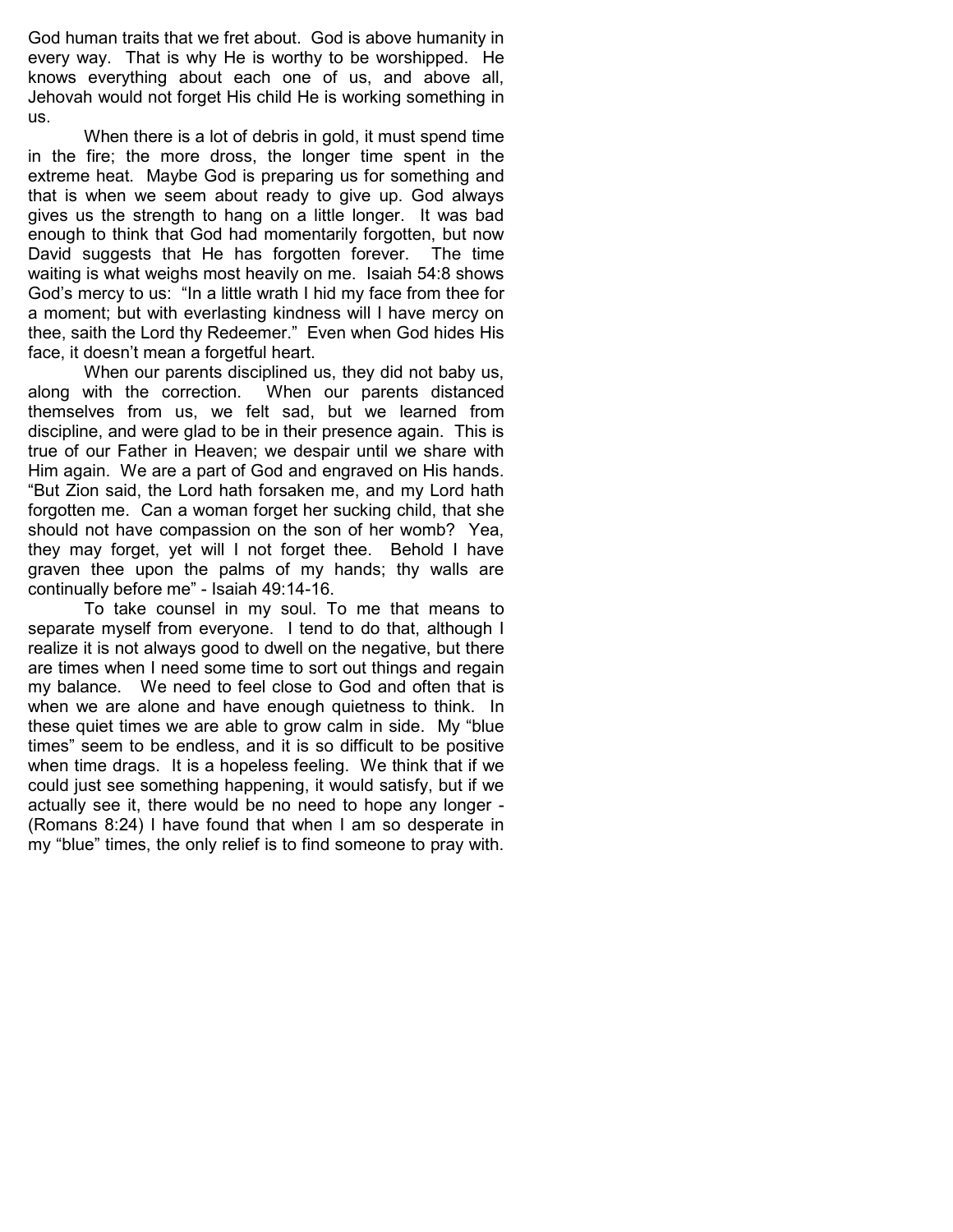I really know how David felt, to search and search for something to uplift my mood. There just never seems a happy way to erase the despair of hopelessness. To dwell on our troubles is a bitter pill.

 I remember as a child, having to take medicine. My Mom would say, "Just swallow the pill and it will be gone." I could not swallow it and would end up biting it. Oh, how awful! My Dad showed me a trick. He put the pill in a spoon with jelly and it slid right down. I just knew my Dad had to be the smartest man in the whole world! He knew how to make the bitterness go away. So it is with our heavenly Father, when we place our trust and hope in Him he takes away the bitterness and gives us comfort and peace, even in the midst of the "blue times."

 When trouble comes on you, it is very hard to see evil winning. When evil laughs at our grief, we truly feel despair. The devil loves to laugh at a Christian's misery. He lets us know that he knows all about our troubles and he rubs it in that evil is winning. We must remember however, that it only seems like evil is winning. Just hang on, God always wins eventually and eternally! It may seem that God does not always win the battles; but He sees us through them and He wins the war! I really need to pray for this truth to be imbedded in my heart, as I tend to dwell on the negatives. I plead, beg, murmur and whine to God about the injustices while I spend little time on the mercies I receive daily. I put up "tombstones" for my sorrows, but fail to put up "monuments" for the blessings I receive.

 There are many times in life when God waits to deliver. In John 5:5, a man lay at the pool of Bethesda, who was ill for 38 years. A woman had a spirit of sickness 18 years before she was set free - Luke 13:10. Lazarus all his life labored under disease and poverty until he was released by death and transferred to "Abraham's bosom" - Luke 16:20-22. This should give us hope and show that God does not forget His people. Help will come, and in the meantime, "All things work together for good to them that love God and are the called according to His purpose" - Romans 8:28. So we move from grief to prayer; we go from stillness to doing something reaching out to God.

 "Consider and hear me, O Lord my God, lighten mine eyes, lest I sleep the sleep of death" - vs. 3. Now, prayer goes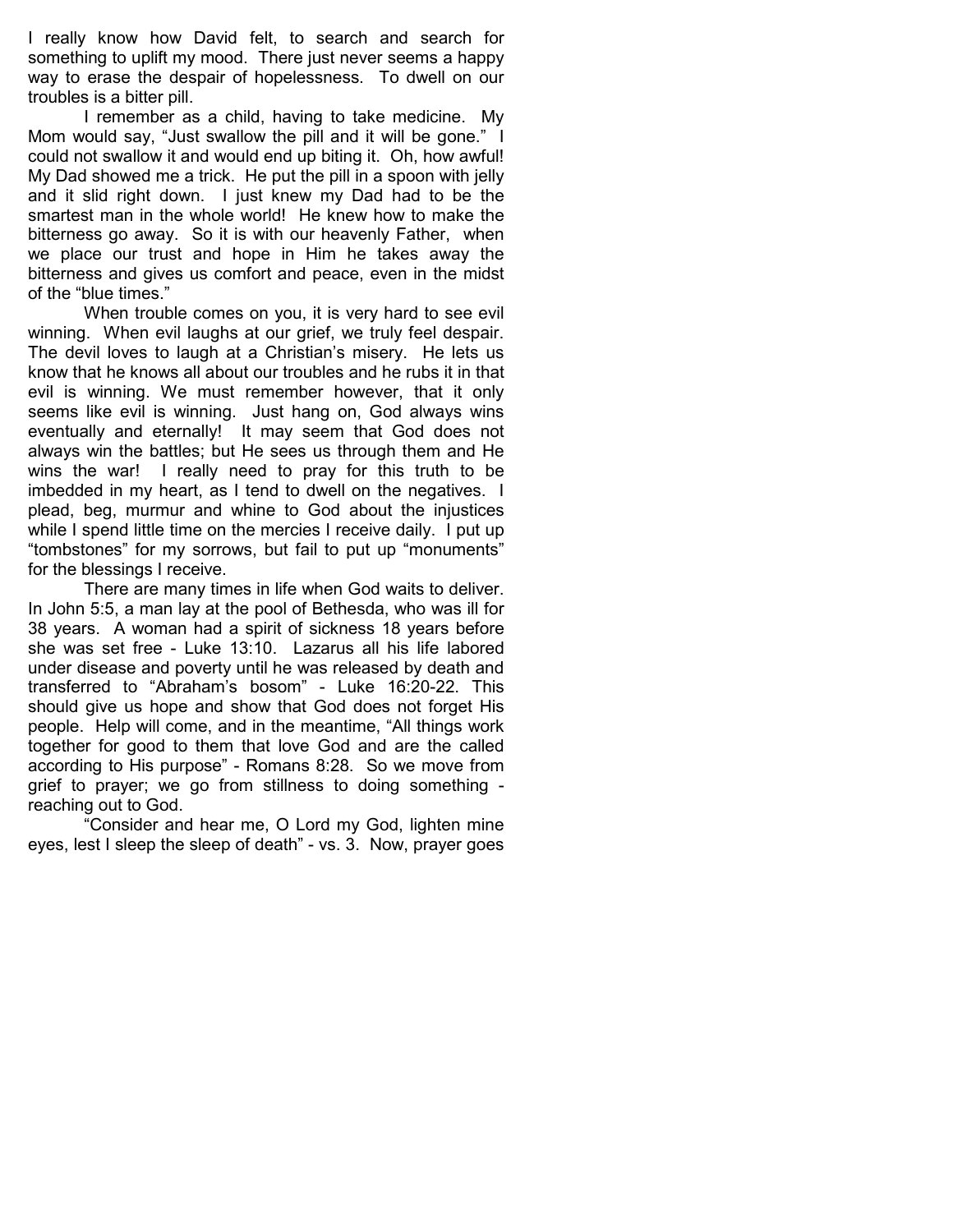up. Just as we see a new day dawning, so we see hope in despair. There is still gloom, but he asked God to consider think and hear him. Now things will turn around; the one shedding tears will dry his eyes. God is asked to see and hear, and when He does he feels compassion for us. Here, David cries out to God. Sometimes when we speak with God we do so in such a detached way. David drew near to his Heavenly Father; he says, "MY God." He is our God too. When I get frustrated with time, I feel the most fear when I think God must surely have "thrown in the towel" concerning me. I feel like giving up, but I don't want God to give up, and He won't. The covenant God has with us isn't written in shifting sands. It is written on the eternal parchment of God. We are engraved upon God's palm and heart forever!

 David wanted God to lighten his eyes, to see God in everything, even in this world of darkness. I want my eyes opened to see with the illumination of the Holy Spirit. In darkness it is easy to fall asleep. When a person is depressed his eyes grow heavy. Hopelessness breeds faintness and loss of vision. In our down times we are in danger of the "sleep of death," because despair becomes overwhelming. David was afraid that his trials would cause his death. We feel at times that the hope in our hearts will completely disintegrate and we will die the death of failure; but God's grace helps us to keep running the race.

 "Lest mine enemy say, I have prevailed against him; and those that trouble me rejoice when I am moved" - vs. 4. It isn't God's will that Satan and evil win; this would dishonor God. It should give us a sense of peace to know that our salvation and God's honor are so closely related. They stand together. Our covenant with God is strong forever and confuses the enemy. Our enemies may laugh at us but the day of victory is coming soon. Justice will win; it will come to those who trust in the Lord, after prayer turns things around. Now it is time to praise God.

 "I have trusted in Thy mercy; my heart shall rejoice in Thy salvation" - vs. 5. What a change! The rain is over; now it is time for celebration! David has received mercy and he is ready to sing. If we grieve with the Psalmist, let us also dance with him. The joy is more sweet because of the extreme sorrow we have felt. The calm is more treasured than the storm. One day early this Spring I went to get groceries and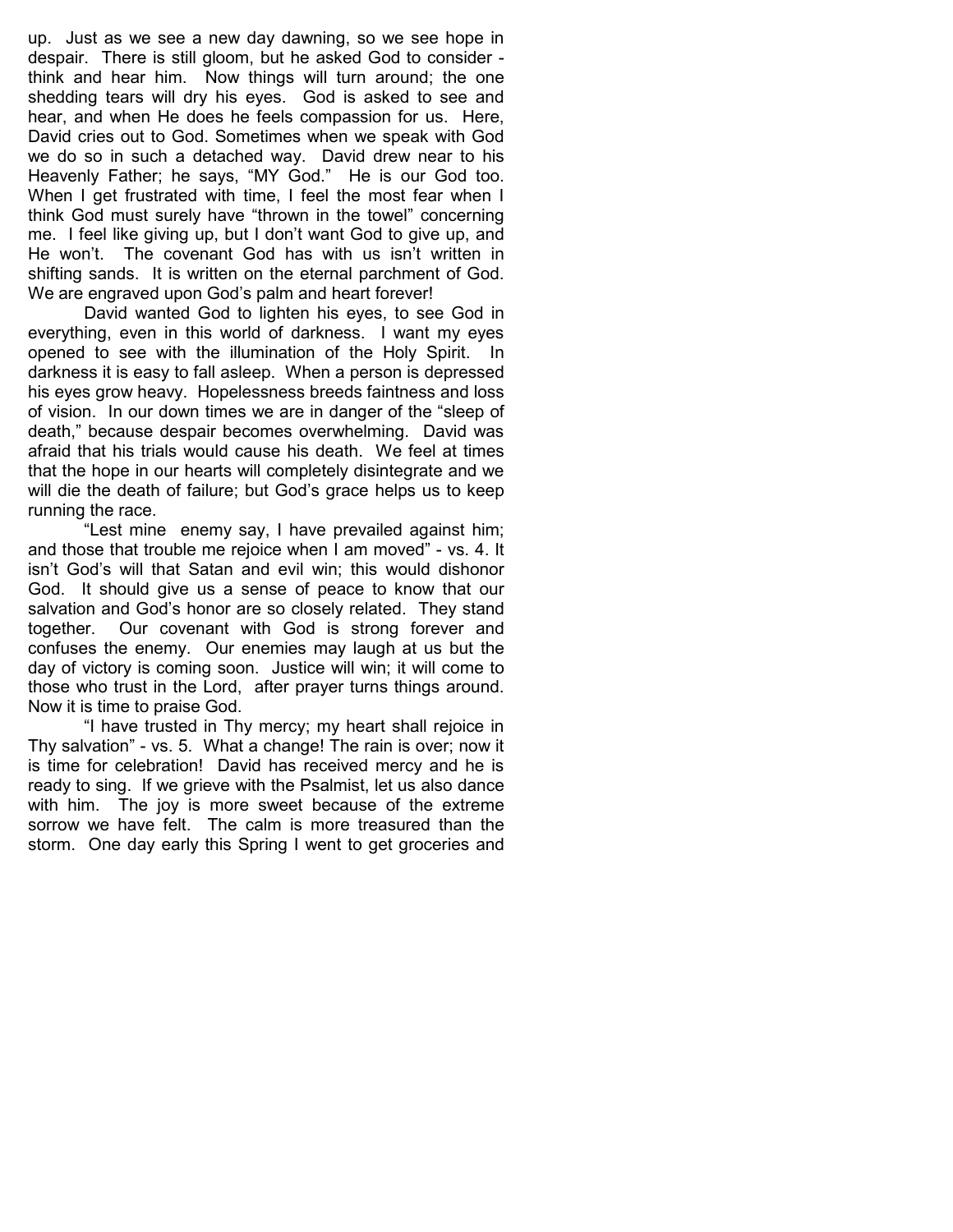on the way home it rained heavily, then sleeted, then snowed. After the storm passed, the sun came out and a beautiful rainbow appeared. It wasn't against a blue sky, but a gray one, and was especially beautiful because of the storm that preceded it.

 David and his faith are intertwined, and he is exercising his faith. All the powers of David's enemies have not destroyed his stronghold -- his faith and trust in God. "Some trust in chariots, and some in horses: but we will remember the name of the LORD our God. They are brought down and fallen: but we are risen, and stand upright" - Psalm 20:7,8.

 "I will sing unto the Lord, because He hath dealt bountifully with me" - vs. 6. Now, not only the heart and mind sing, David's voice rings out also. David answers the question he started with about God's forgetfulness - "God hath dealt bountifully with me." So it will be with us if we are patient just a bit longer. We are like David and we will also testify how the Lord has dealt bountifully with us; our faith keeps us from sinking beneath the heavy trials, God has heard our prayers and seen our tears and we emerge with a song in our heart and on our lips.

 The world can do nothing to you as long as God is your Captain. The world can imprison our bodies (like Paul), but that will set our souls free to talk with God. When the world throws us down, God will lift us up. Our enemies may destroy our bodies, but this only sends us to our everlasting home and into the presence of God. When trials and troubles come our way, that is when we draw closer to our Heavenly Father. This Psalm is extraordinary because in such a short time, David goes from despair to joy, because of the turning point -- PRAYER.

#### ξξξξξξξξξξξξξξξξξξξξξξξξξξξξξξξξξξξ

\* The witness of those on the road to heaven is a warning to those on the road to hell.

\* It is better to suffer for the cause of Christ than for the cause of Christ to suffer.

\* Live so that when people get to know you they will want to know Christ.

If you want to convince folks of the value of Christianity, live it.